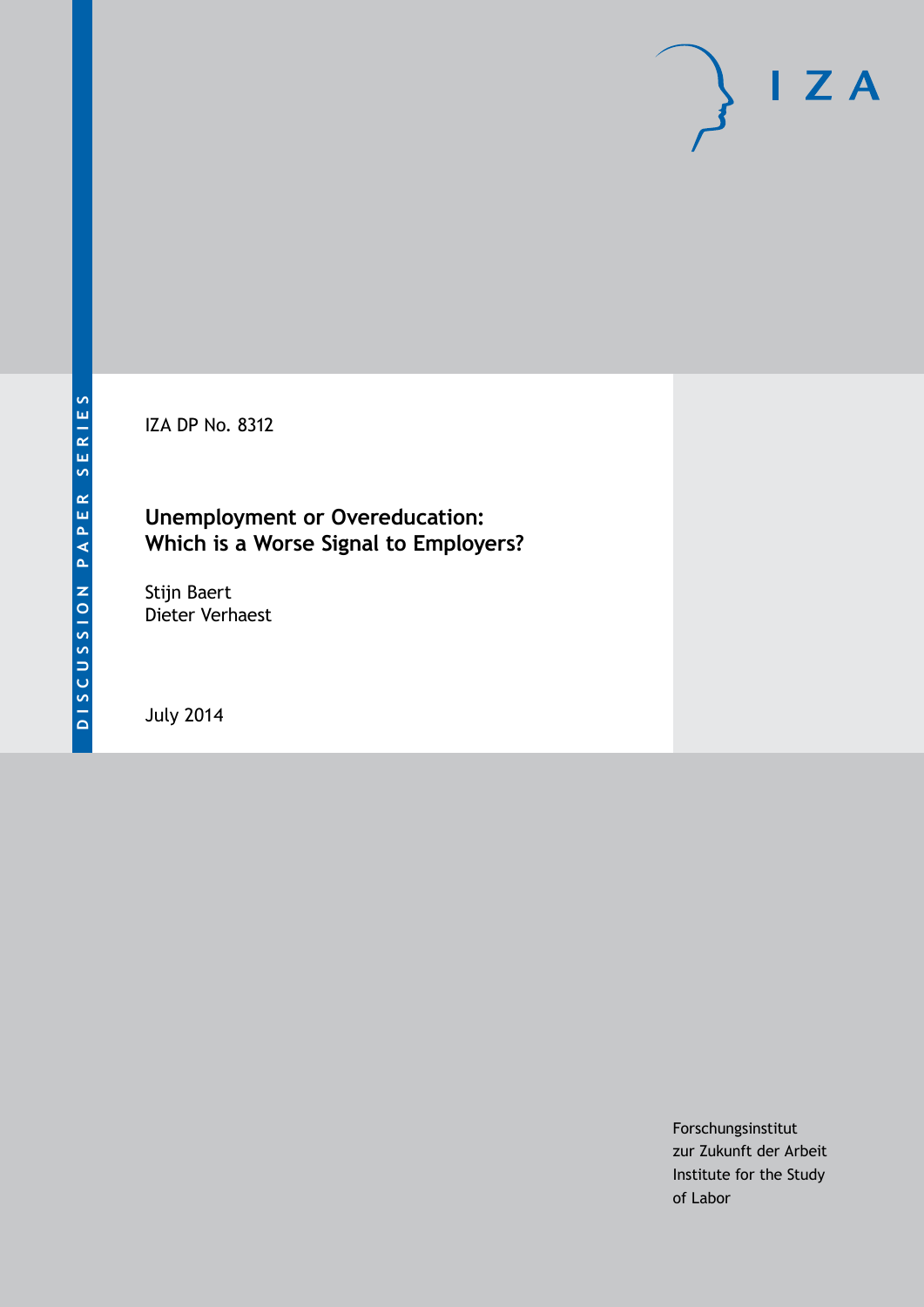# **Unemployment or Overeducation: Which is a Worse Signal to Employers?**

# **Stijn Baert**

*Ghent University and IZA*

# **Dieter Verhaest**

*KU Leuven (Brussels Campus) and Ghent University*

Discussion Paper No. 8312 July 2014

IZA

P.O. Box 7240 53072 Bonn **Germany** 

Phone: +49-228-3894-0 Fax: +49-228-3894-180 E-mail: [iza@iza.org](mailto:iza@iza.org)

Any opinions expressed here are those of the author(s) and not those of IZA. Research published in this series may include views on policy, but the institute itself takes no institutional policy positions. The IZA research network is committed to the IZA Guiding Principles of Research Integrity.

The Institute for the Study of Labor (IZA) in Bonn is a local and virtual international research center and a place of communication between science, politics and business. IZA is an independent nonprofit organization supported by Deutsche Post Foundation. The center is associated with the University of Bonn and offers a stimulating research environment through its international network, workshops and conferences, data service, project support, research visits and doctoral program. IZA engages in (i) original and internationally competitive research in all fields of labor economics, (ii) development of policy concepts, and (iii) dissemination of research results and concepts to the interested public.

IZA Discussion Papers often represent preliminary work and are circulated to encourage discussion. Citation of such a paper should account for its provisional character. A revised version may be available directly from the author.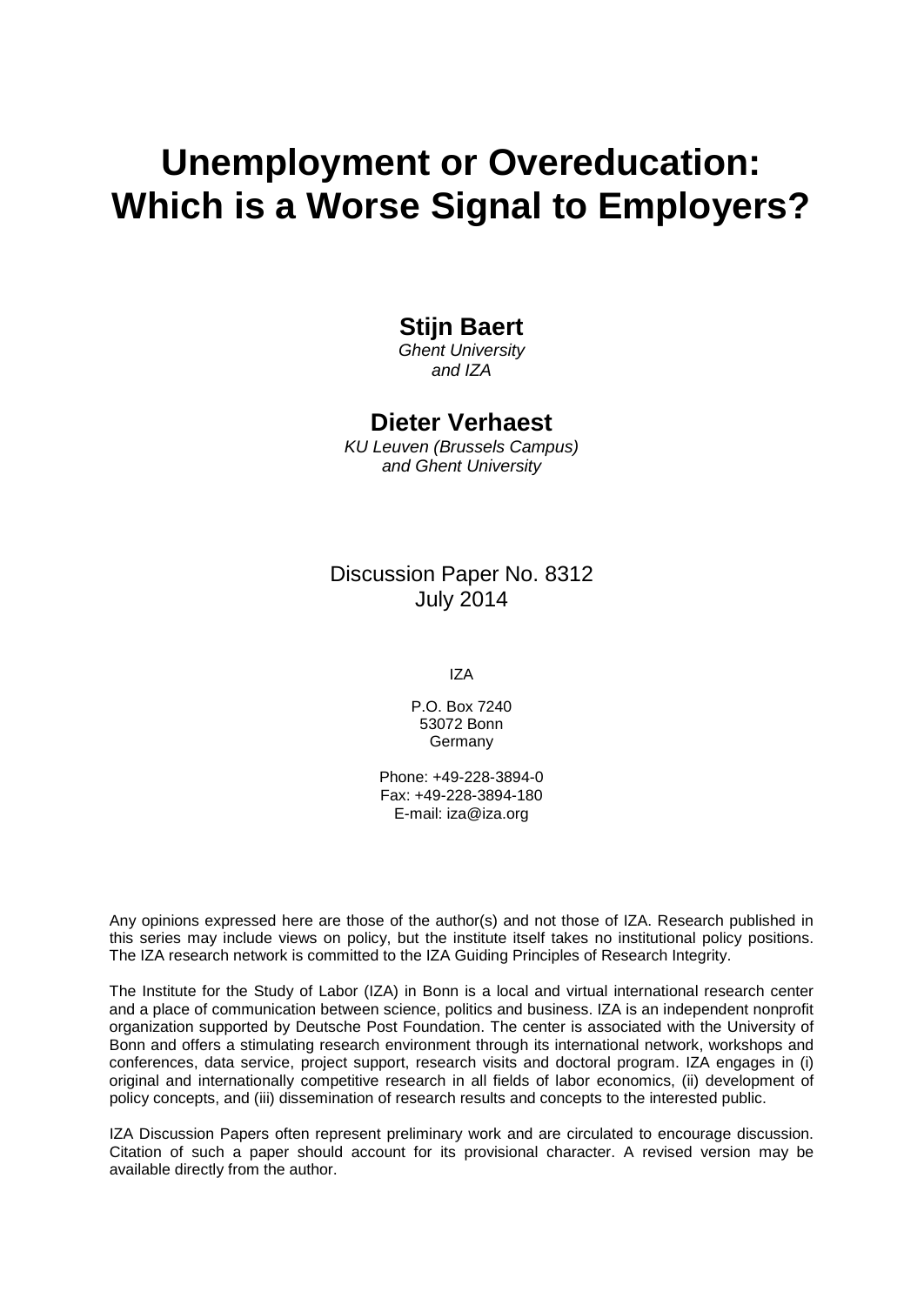IZA Discussion Paper No. 8312 July 2014

# **ABSTRACT**

# **Unemployment or Overeducation: Which is a Worse Signal to Employers?**

This study aims at estimating the stigma effect of unemployment and overeducation within one framework. To this end, we conduct a field experiment in the Belgian labour market. We send out trios of fictitious male job applications to real vacancies. These applications differ only by the labour market history of the candidates. By monitoring the subsequent reactions from the employer side, we find evidence for a larger stigma effect of unemployment than overeducation. The stigma effect of overeducation is found to occur for permanent contract jobs but not temporary ones.

JEL Classification: J24, J60, C93

Keywords: unemployment signalling, overeducation signalling, transitions in youth

Corresponding author:

Stijn Baert Ghent University Sint-Pietersplein 6 9000 Gent Belgium E-mail: [stijn.baert@ugent.be](mailto:stijn.baert@ugent.be)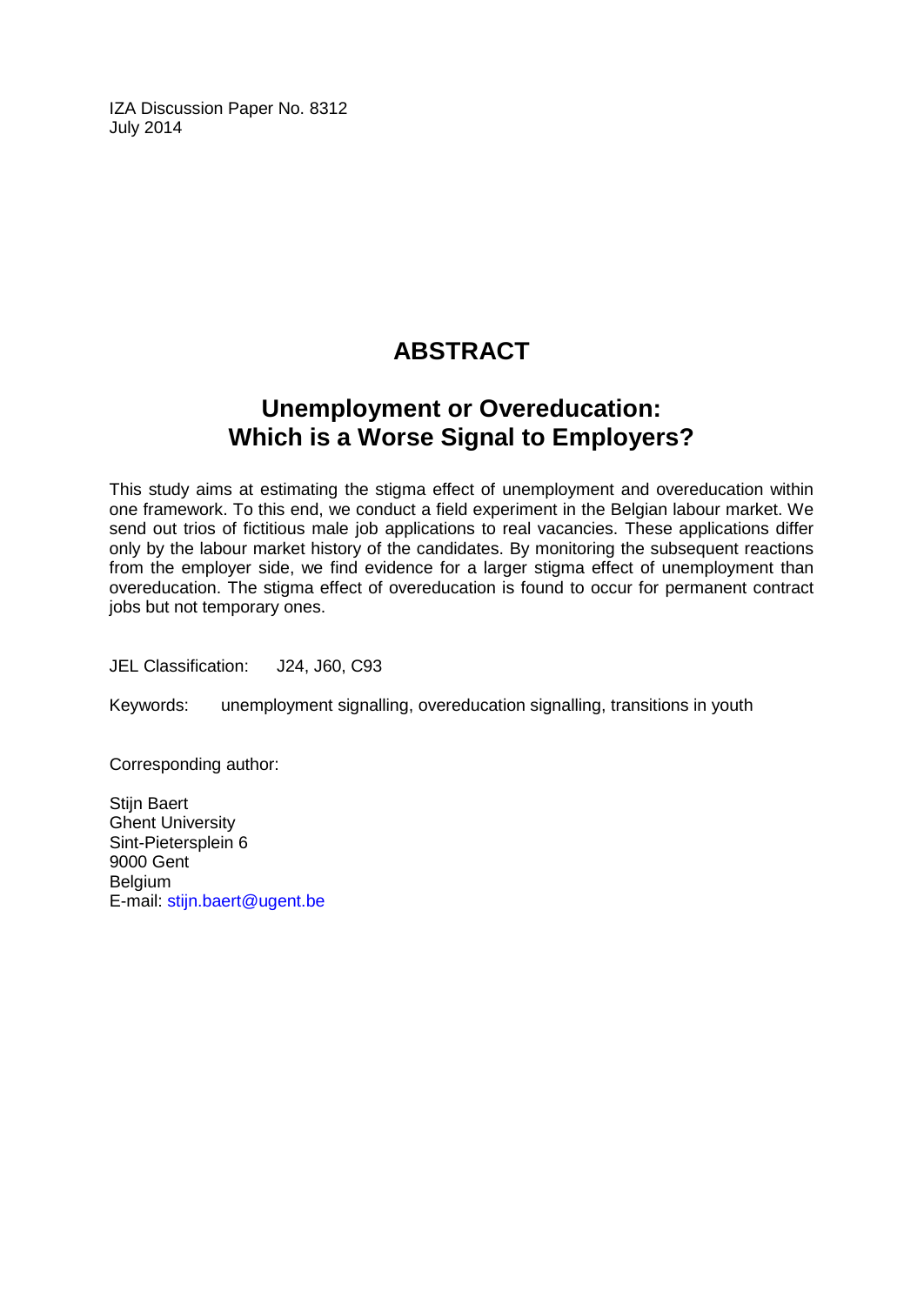# **1 Introduction**

Many studies have revealed that adverse labour market outcomes early in one's career may have a substantial negative impact on future labour market success. This negative impact may result from not only (youth) unemployment (Arulampalam, 2001; Kletzer and Fairlie, 2003; Gregg and Tominey, 2005; Luijkx and Wolbers, 2009; Cockx and Picchio, 2013) but also early employment in jobs for which one is overeducated (Dolton and Silles, 2003; Baert et al., 2013).<sup>1</sup> These "scarring effects" may be explained by several mechanisms, such as human capital depreciation, psychological habituation and negative signalling. In this study, we specifically focus on the latter mechanism. Plagued with uncertainty about worker quality, employers may use job candidates' labour market history as a cheap indication of future productivity. In this context, both former unemployment and former employment in jobs for which one was overeducated may act as negative signals to employers.

<span id="page-3-0"></span>From a theoretical perspective, the idea of unemployment signalling was conceptualised by the stigma effect model of Vishwanath (1989). Underlying her model is the idea that a candidate's unemployment duration may provide a signal about otherwise unobservable components of her/his productivity, i.e., high-ability workers may have shorter unemployment periods. That is, a longer period may reveal that prior firms learned the worker was unproductive. Recently, Kroft et al. (2013) tested this theory by a large-scale field experiment. They found, indeed, that the likelihood of receiving an invitation for a job interview (after sending out an

 $1$  A worker is considered to be overeducated if her/his education level is higher than the level that is typically required to perform adequately (McGuinness, 2006).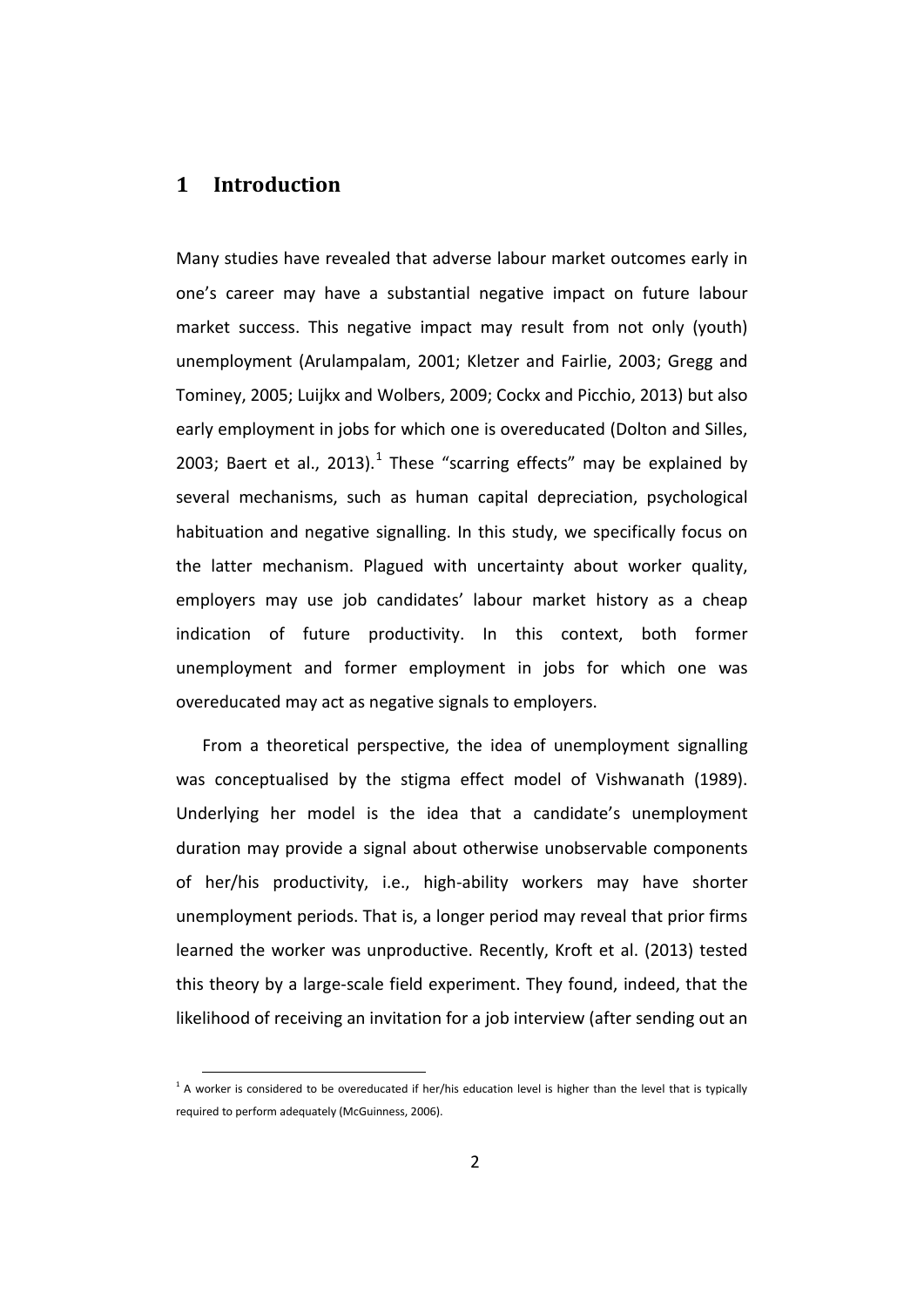application) decreases significantly with the length of the worker's unemployment period.

On the other hand, there are also theoretical grounds for overeducation signalling: employment in a job below one's educational level may also serve as a negative signal to firms hiring workers for skilled jobs. Following the theoretical models of McCormick (1990) and Ma and Weiss (1993), overeducation may even act as a stronger negative signal to employers than unemployment. In McCormick (1990), more productive workers are assumed to find skilled work more satisfying or less arduous than less productive workers. Therefore, previous overeducation periods might be used by employers as a screening device for lower skills. This results in model equilibria in which taking an unskilled job is sufficiently damaging to the future employment prospects of a (skilled) worker that she/he will choose unemployment even if there is no disutility from work. This may at least partly explain persistent unemployment.

To the best of our knowledge, we are the first to estimate the stigma effect of unemployment and overeducation within one framework. That is, our research question is, "Which is the worse signal to employers: unemployment or overeducation?" In addition to its academic relevance, answering this question has clear policy implications. On the one hand, the choice between accepting overeducated employment and staying unemployed in search of a good match is a choice faced by many young unemployed, particularly in times of high unemployment. On the other hand, the relative stigma effects of unemployment and overeducation should be taken into consideration by policy makers designing active labour market policies targeted at the young unemployed. If, for instance, overeducation carries a more negative stigma than being unemployment,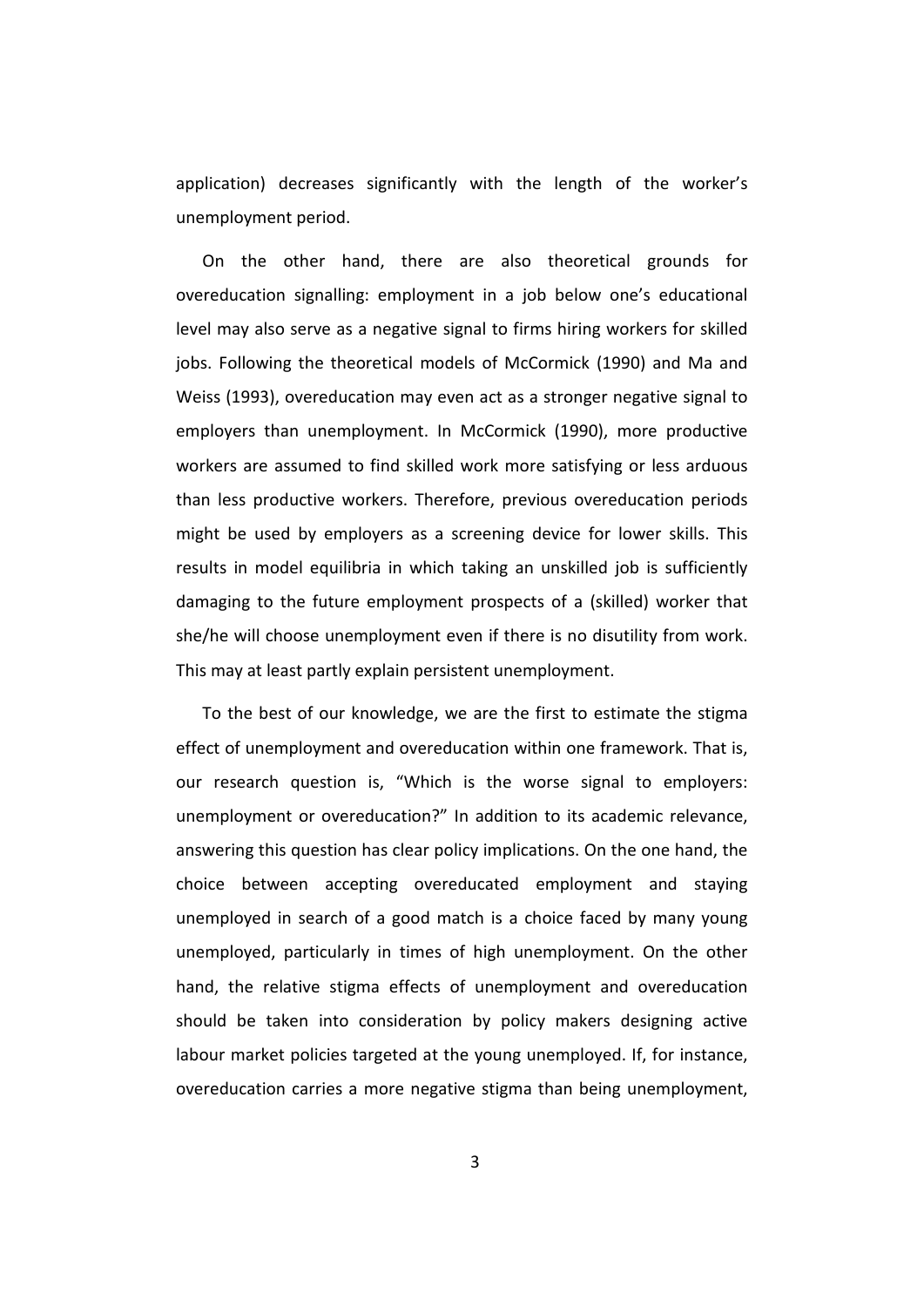then policy makers should take care to not provide incentives to young unemployed graduates to accept any job too early in the unemployment period.

To answer our research question, we conduct a field experiment in the Belgian (Flemish) youth labour market. We send out a total of 1680 fictitious male job applications to real vacancies. These applications differ only by the labour market history of the candidates: one graduated just a few months before the application, a second graduated one year earlier and had been unemployed since that time, and a third graduated at the same time as the second but had experienced overeducation in a job two levels below his education level following the Standard Occupation Classification of Statistics Netherlands (CBS, 2001). By monitoring the subsequent reactions from the employer side, the preference for a graduate with a particular labour market history is identified.

This article is structured as follows. In the next section, we provide the reader with some information on the experimental design used to gather the data. In Section 3, we analyse these data to answer our research question. A final section concludes.

# **2 Methods**

We answer our research question by setting up a field experiment in Flanders, the northern, Dutch-speaking part of Belgium. We send fictitious job applications to real job openings. These applications differ only by the characteristic that is to be tested, namely, the recent labour market history of the candidate. By monitoring the subsequent call-back rates, unequal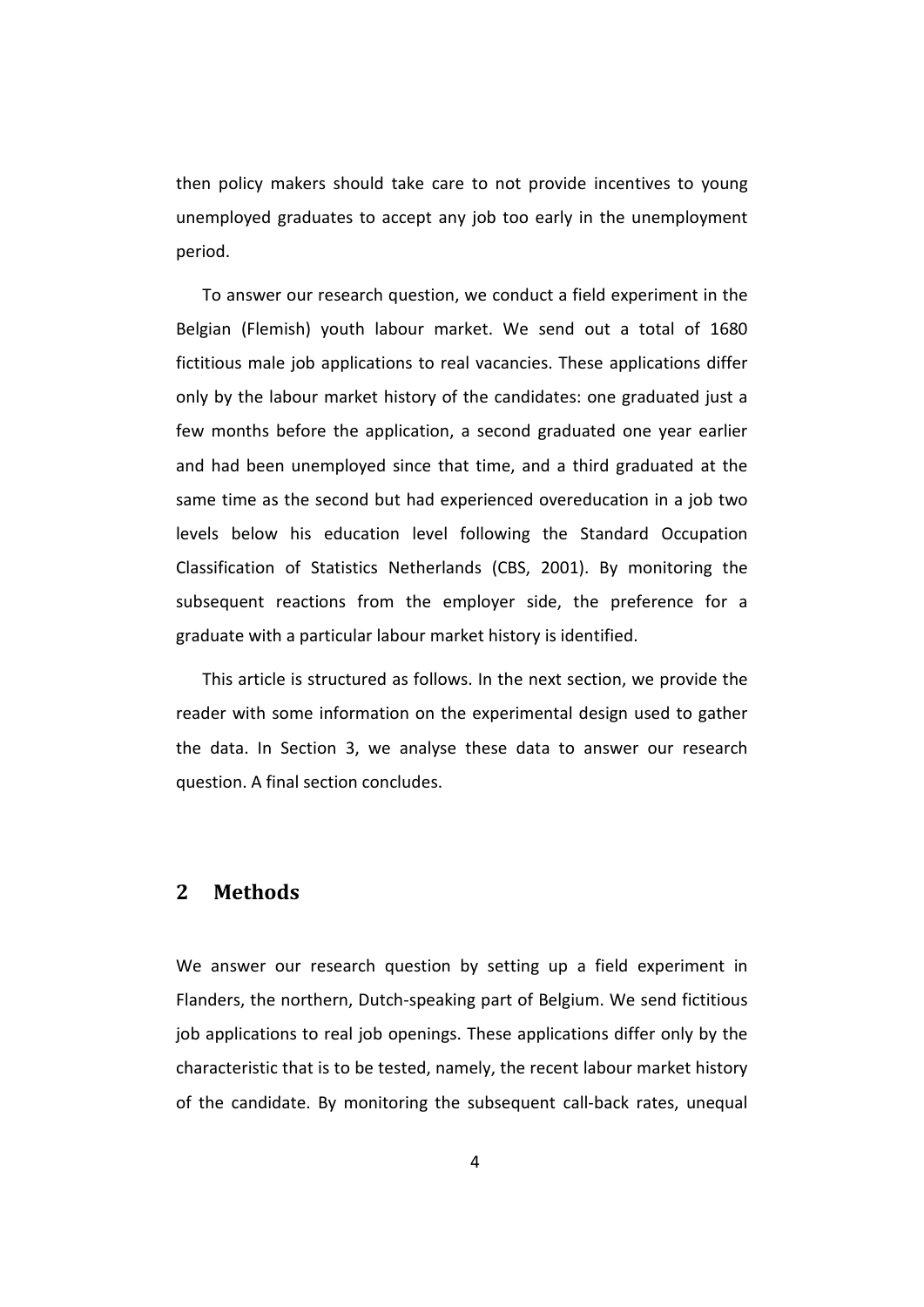treatment based on this characteristic is identified. This method, which is known as correspondence testing, has been extensively used (and refined) during the last decade to test for discrimination in the labour market. This approach allows the disentangling of employer discrimination from the supply-side determinants of labour market outcomes, such as employee preferences and network effects. Moreover, selection on individual unobservable characteristics is not an issue because the employers' decision-making information is controlled by the researcher. The study by Bertrand and Mullainathan (2004) on ethnic discrimination in the American labour market is a seminal work in this context. We differentiate ourselves from former applications of this methodology by applying it on grounds for discrimination for which unequal treatment is not forbidden by (Belgian) law. In what follows, we will successively elucidate the construction of the fictitious applications, the assignment of the treatment effect (the recent labour market history of the candidate) and the measurement of the callback rate. At the end of this section, we elaborate on some limitations and ethical considerations inherent to our research design.

#### **2.1 Construction of Applications and Matching with Vacancies**

Between October 2013 and March 2014, we selected vacancies for starter jobs in the database of the Public Employment Agency of Flanders, which is the major job search channel in Flanders. From this database, we randomly selected 560 vacancies requiring no work experience. More concretely, we selected entry-level jobs for persons holding a secondary education degree in commerce (144 jobs), a bachelor's degree in business administration (252 jobs) or a master's degree in business economics (144). We will refer to the individuals applying for these jobs as "moderately educated", "highly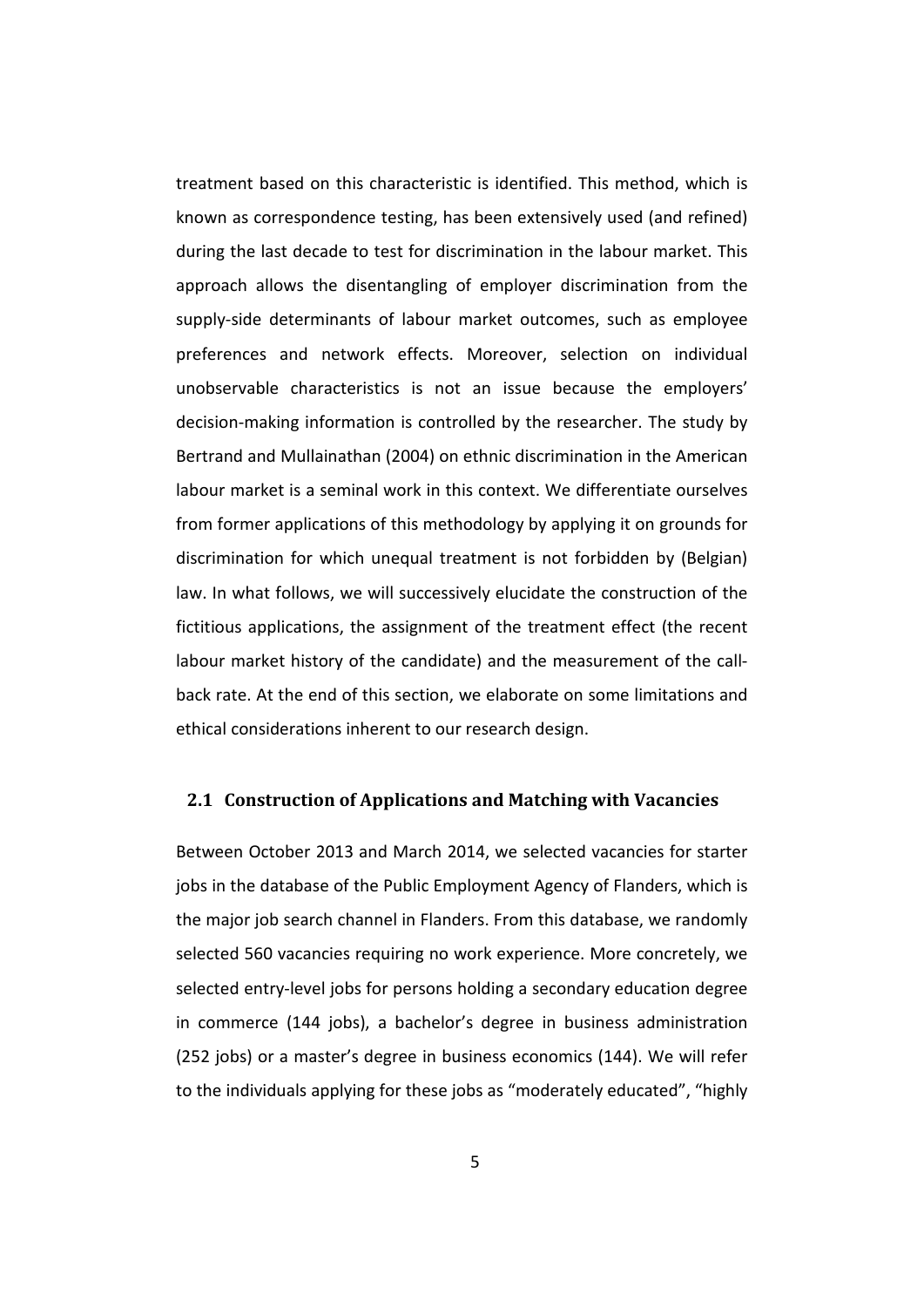educated: Bachelor" and "highly educated: Master", respectively. We did not apply for low-skilled jobs because low-educated individuals cannot be overeducated based on our definition of overeducation (cf. infra).

To each vacancy, three comparable job applications for male individuals, differing only in details and lay-out, were sent. We call these three versions the "Type A", "Type B" and "Type C" applications. All fictitious applicants were single males who were born, living and studying in one of the suburbs of Ghent, the second-largest city of Flanders. They completed the appropriate degree for the posted job without experiencing grade retention. In addition, we added to all applications the following features: Belgian nationality; Dutch mother tongue; adequate French, English and German language skills; possession of a driver's licence; computer skills; and summer employment experience. The cover letters indicated a person who was highly motivated and well-organised. For the highly educated candidates, sports club membership and cultural activities were also mentioned. We lastly appended a fictitious postal address (based on real streets in middle-class neighbourhoods) and a date of birth to all applications. Several example applications of the Public Employment Agency of Flanders, with different fonts and layouts, were used and calibrated for our purposes to ensure that our applications were realistic and representative. The resume and cover letter templates are available upon request.

#### **2.2 Assignment of Labour Market History**

For each vacancy, we randomly assigned three different labour market histories to the Type A, Type B and Type C applications. Figure 1 schematises the trajectories of these three different profiles, which we will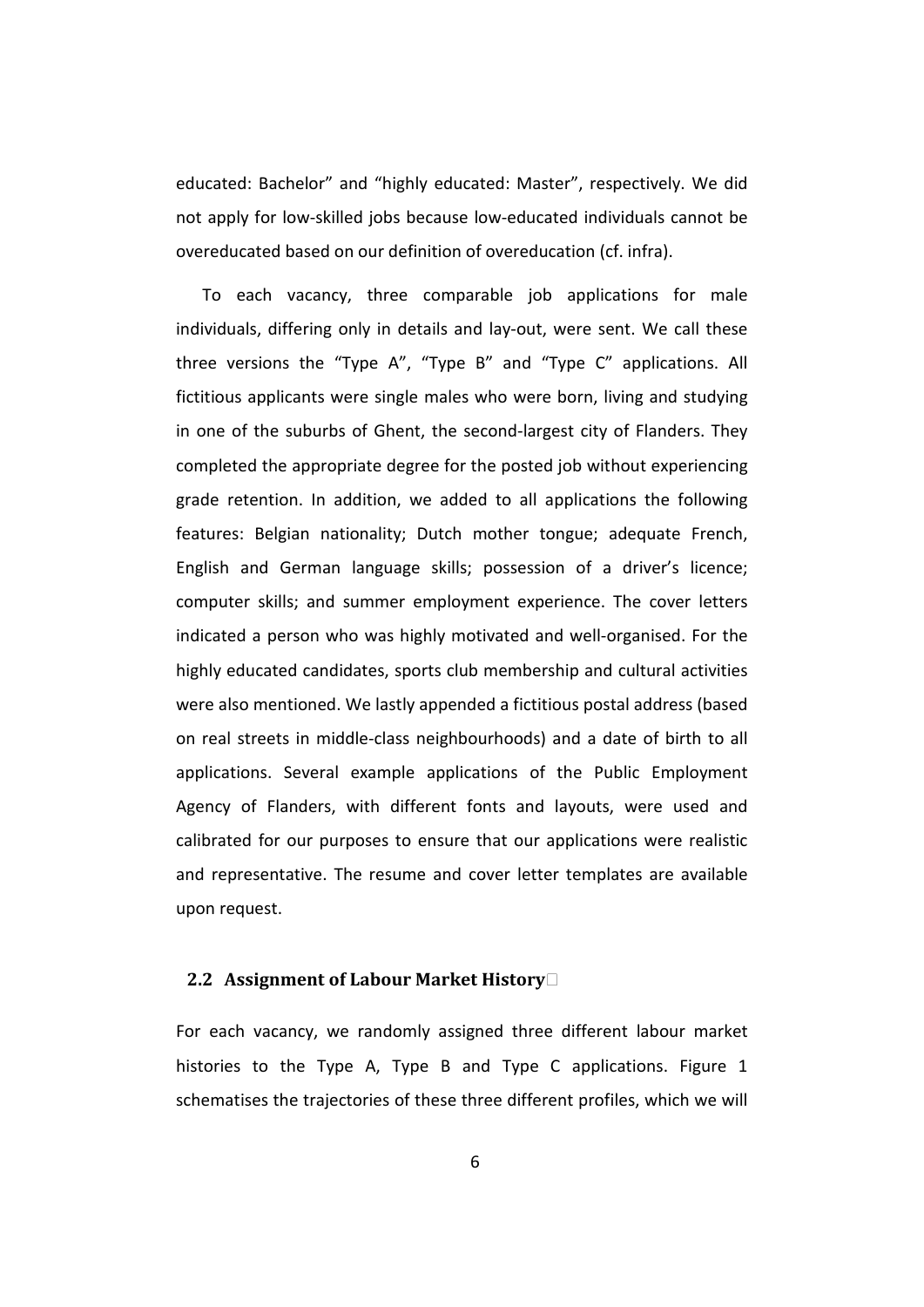refer to as "school-leaver", "(formerly) unemployed" and "(formerly) overeducated", respectively. All fictitious individuals were students before October 2012 and were unemployed at the start of our experiment, i.e., in October 2013. The only aspect in which they differed is their labour market activity between October 2012 and October 2013: the school-leaver was still in school during this year, the "(formerly) unemployed" was searching for a job<sup>[2](#page-3-0)</sup> and the "(formerly) overeducated" was in a job two levels under his degree following the Standard Occupation Classification of Statistics Netherlands (CBS, 2001).<sup>[3](#page-8-0)</sup> This classification groups jobs according to a set of tasks to be executed and assigns to each occupation the educational level that is the most appropriate. The following five functional levels are considered: less than lower secondary (ISCED 0 or 1),<sup>[4](#page-8-1)</sup> lower secondary (ISCED 2), higher secondary (ISCED 3 or 4), lower tertiary (ISCED 5 – Bachelor) and higher tertiary (ISCED 5 – Master) education. More concretely, first, the overeducated profile holding a secondary education degree was employed in a job requiring less than lower secondary education, i.e., as a copying clerk. Second, the overeducated profile holding a Bachelor was employed in a job at a lower secondary level, i.e., as a data typist. Third, the overeducated profile holding a master's degree held a job

 $^{2}$  Baert et al. (2013) show that approximately 7% of the youth who start searching for a job after leaving school are unemployed for a year or more.

<span id="page-8-2"></span><span id="page-8-0"></span> $3$  We opted for two levels of overeducation for the overeducated profile for two reasons. First, we needed to be sure that the overeducation status of the formerly overeducated was clear enough to be detected by the employers. Second, we wanted to test the stigmatising value of overeducation in the spirit of the model of McCormick (1990). Hence, we differentiate from career mobility effects resulting from gaining relevant experience in the context of the job for which one applies (cf. Sicherman and Galor, 1990). This is also why we did not introduce a profile of an individual who was adequately educated. Verhaest and Omey (2003) show that, in Flanders, 21.6% of the moderately educated and 9.2% of the highly educated school-leavers start in a job two levels under their education level.

<span id="page-8-1"></span><sup>4</sup> We employ the ISCED 1997 levels of education. ISCED stands for the International Standard Classification of Education.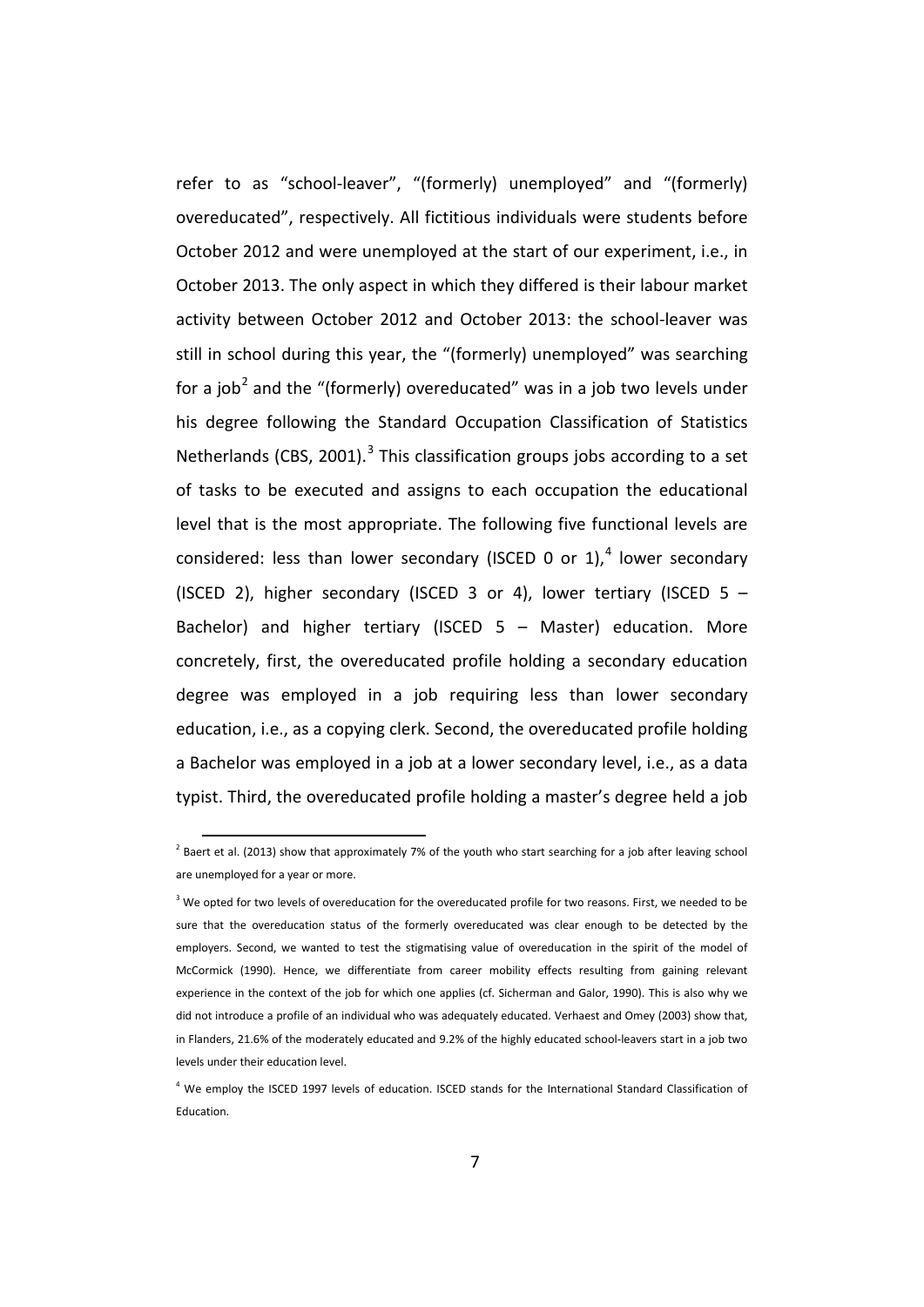at a secondary level, i.e., the job of an administrative clerk at a customer administration centre. The labour market status was mentioned in both the cover letter (in an explicit way)<sup>[5](#page-8-2)</sup> and the resume (in an implicit way via the reported school and labour market career).

#### **FIGURE 1 ABOUT HERE**

#### **2.3 Measurement of Call-back Rate**

We registered nine email addresses and mobile phone numbers, one for each profile at each education level. All applications were sent to the employer by email. To avoid detection, we applied to no more than one vacancy from the same employer.

Call-backs were received by telephone voicemail or email. The content of the responses is available on request. Because we included postal addresses with a non-existent street number in the applications, we could not measure call-back by regular mail. However, several human resource managers confirmed that employers rarely, if ever, invite job candidates by regular mail for selection interviews. To minimise inconvenience to the employers, we immediately declined invitations to job interviews. All callbacks received later than 30 days after sending out the application were

<span id="page-9-0"></span><sup>&</sup>lt;sup>5</sup> This was achieved, for instance, by the clause "Having just graduated with a master's degree in business economics, I am very enthusiastic and motivated to start my professional career in this position, which perfectly matches my aspirations." for the school-leaving profile, "After graduating with a master's degree in business economics a year ago and searching for a job in the time since then, I am very enthusiastic and motivated to start my professional career in this position, which perfectly matches my aspirations." for the unemployed profile and "I am very enthusiastic and motivated to continue my professional career in this position, which perfectly matches my aspirations." for the overeducated profile.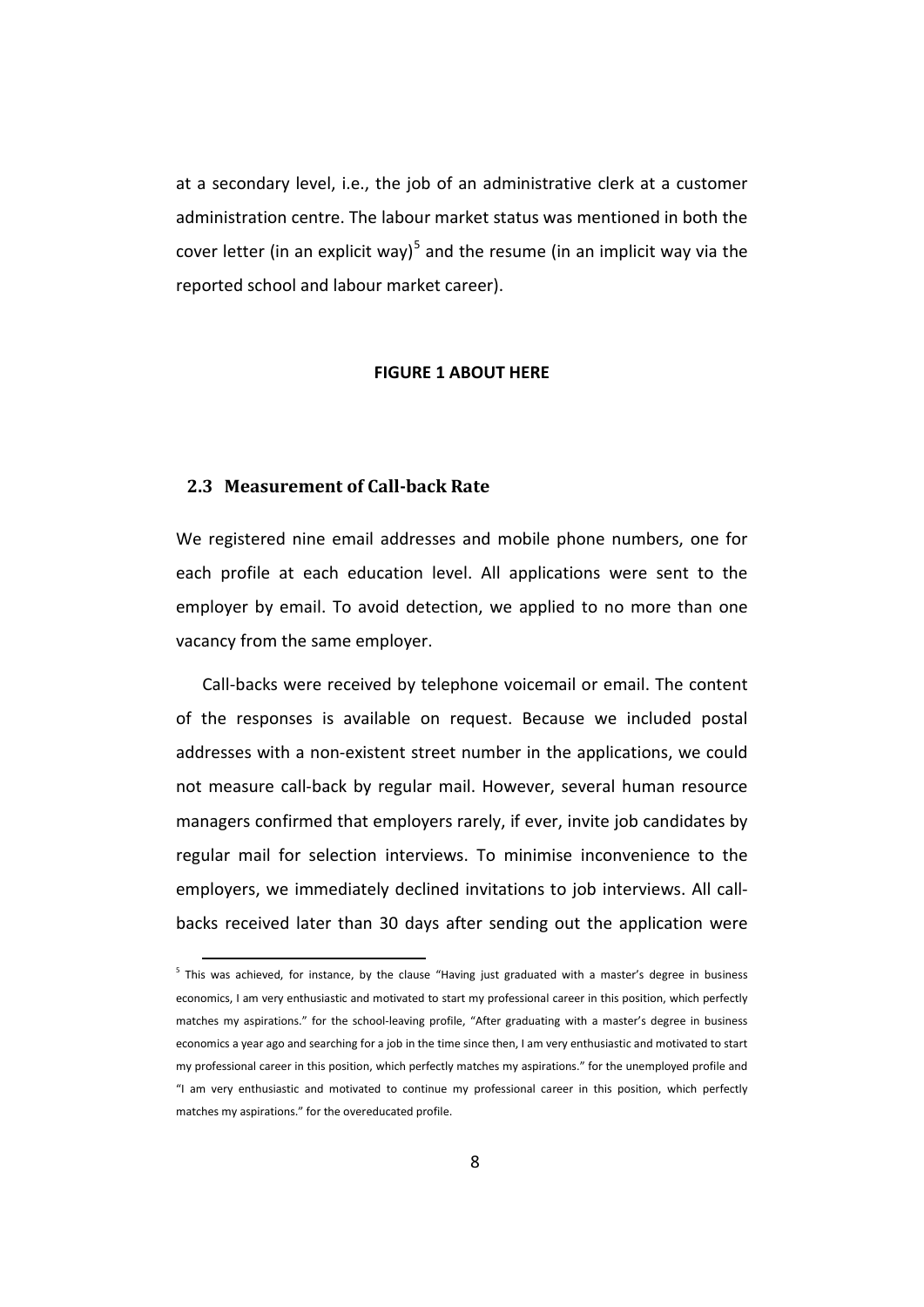discounted.

In our analysis, we distinguish between two definitions of positive callback. Positive call-back sensu stricto means that the applicant is invited for an interview concerning the job for which he applied. Positive call-back sensu lato also includes, in addition to the former definition, the receipt of an alternative job proposal and a request to provide more information or to contact the recruiter.

#### **2.4 Research Limitations**

Before reporting and discussing the results of our research in the following section, we mention three limitations inherent to our research design. For an in-depth discussion of the strengths and weaknesses of correspondence tests, we refer to Riach and Rich (2002), Bertrand and Mullainathan (2004) and Pager (2007).

First, our research design is only effective in demonstrating unequal treatment at the initial stage of the selection process. Because we only measure call-backs for first interviews, we cannot translate our research results into divergences in job offers, let alone wages. Conditional on an invitation for a job interview, a profile with a particular labour market history eliciting lower invitation rates might have higher hiring chances. However, Bertrand and Mullainathan (2004) argue that, to the extent that the selection process has even moderate friction, one would expect that reduced interview rates would translate into reduced job offers and lower earnings. In the context of ethnic discrimination in the labour market, Cédiey et al. (2008) report that 85% of the total unequal treatment rate identified within a large-scale field experiment conducted in France that comprised all stages of the hiring process is observed before the employer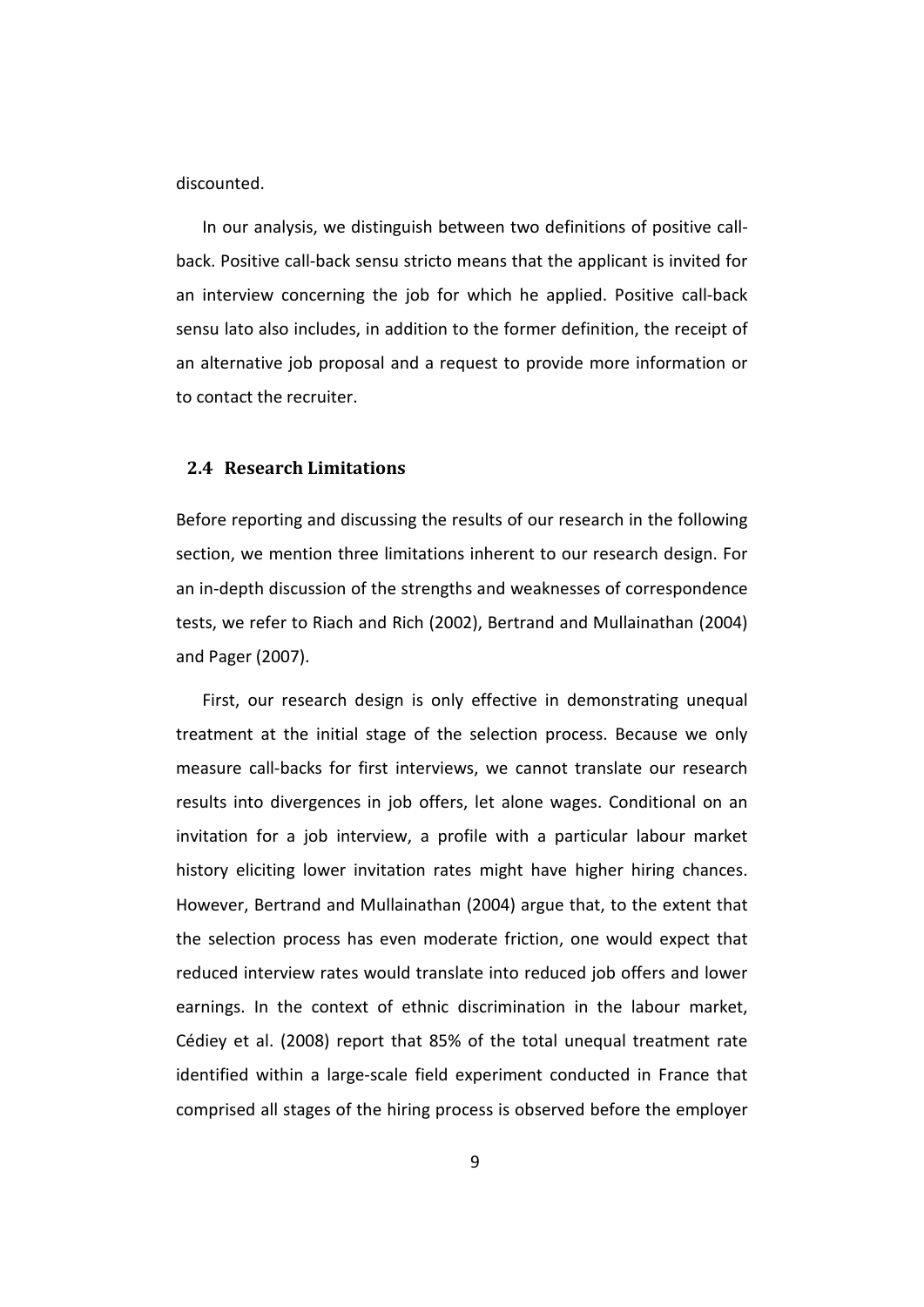meets the candidate in an interview.

Second, we test for unequal treatment only within the chosen occupations and only within the vacancies posted on the VDAB database. It is possible that unequal treatment is more or less apparent in sectors other than those covered and is more or less apparent among employers who rely on other channels (such as social networks) to fill their vacancies.

Third, as mentioned before, to obtain our treatments of unemployment and overeducation captured by the employer, we assign a quite long period of unemployment and a quite severe degree of (prior) overeducation to the unemployed and overeducated profiles. Although we argued (see Section 2.2) that these profiles are not unrealistic, our results of unequal treatment based on these labour market histories might not be generalised to individuals with milder experiences of unemployment or overeducation.

#### **2.5 Ethical Considerations**

Correspondence tests raise ethical questions because they are characterised by deception and the impossibility of obtaining informed consent. Recruiters, our test-subjects, are made to believe that the submitted applications are real and, more importantly, that the candidates are genuinely interested in their jobs and are willing and able to accept a potential job offer. While we acknowledge the existence of the ethical considerations put forward by critics, there are several weighty arguments that justify the use of correspondence testing. We discuss these arguments in the following two paragraphs. For an in-depth elaboration on the ethical aspects of this type of field experiment, we refer to Riach and Rich (2004).

The first and foremost argument is methodological. If the employers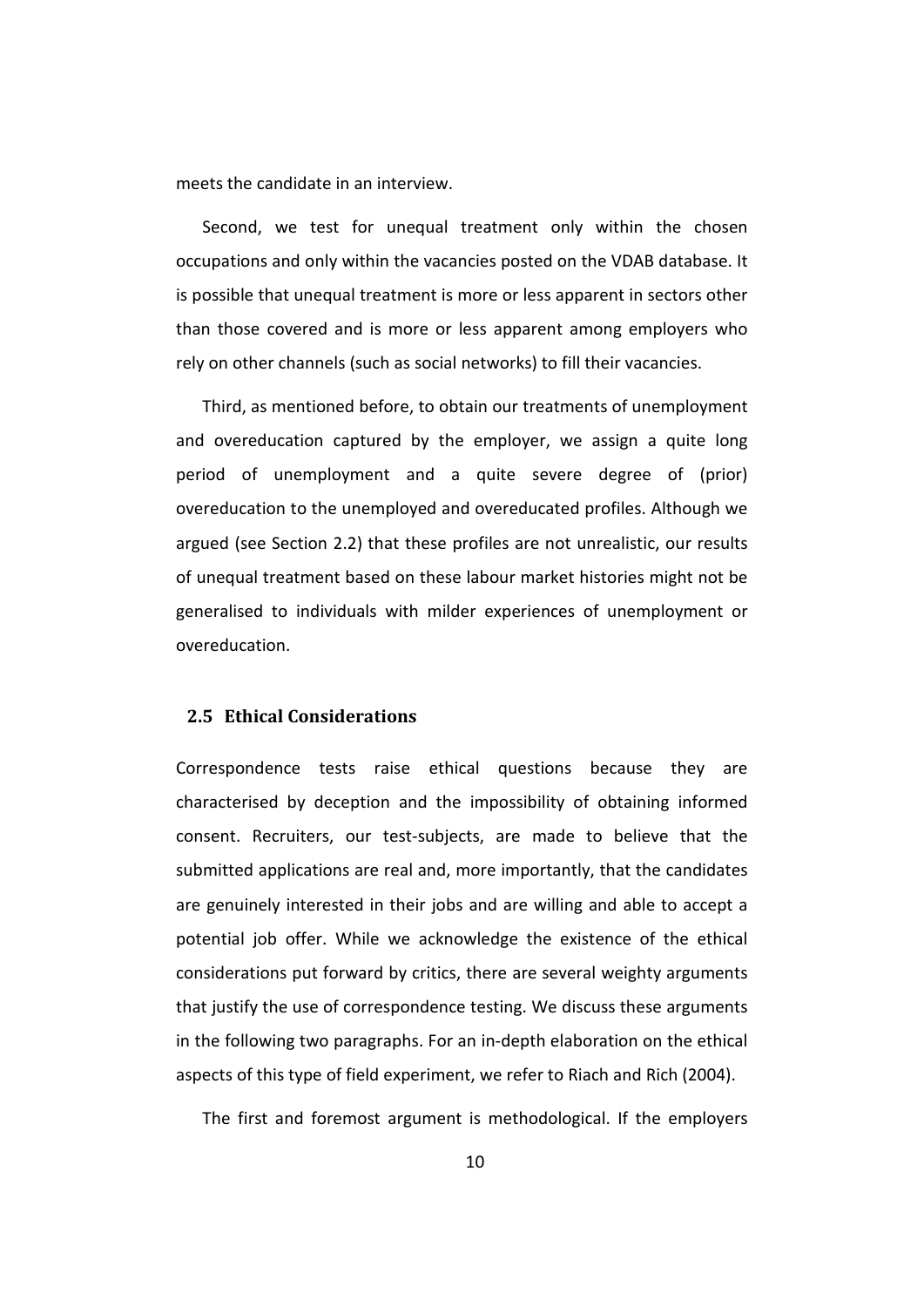were informed about the set-up of the study, the whole purpose of the correspondence test would be undermined, as informed recruiters would change their behaviour, leading to biased results. Moreover, no other method is capable of collecting this type of direct and unbiased data on unequal treatment in the labour market. For the results to be transparent, objective and accurate, deception and a lack of informed consent are prerequisites.

Second, the level of inconvenience for the recruiter is minimised by promptly declining invitations for job interviews.<sup>[6](#page-9-0)</sup> The personal records of the recruiters and their companies are also not made public. No company is pilloried individually, nor is there any form of prosecution following the data collection. Furthermore, as Fix et al. (1993) note, our test-subjects cannot claim violations of privacy because their actions are commercial and their vacancies are made public.

## **3 Results**

Table 1 describes the experimentally gathered data. In general, for 180 (76) vacancies, at least one of our three fictitious job applicants received a positive call-back in a broad (strict) sense. In 92 (30) of these vacancies, each of the three candidates received a positive call-back. Next, in 21 (13), 10 (1) and 18 (9) of the situations, only the school-leaving, unemployed and overeducated profiles, respectively, received a positive call-back. Finally, in

<span id="page-12-0"></span> <sup>6</sup> The reader might note that, in contrast to former applications of the correspondence testing methodology in which unequal treatment on grounds based on which discrimination is forbidden by the law, we cannot claim that unequal treatment based on recent labour market history inflicts damage on the society that may justify these costs. We can only bring to bear scientific and policy advisement advantages.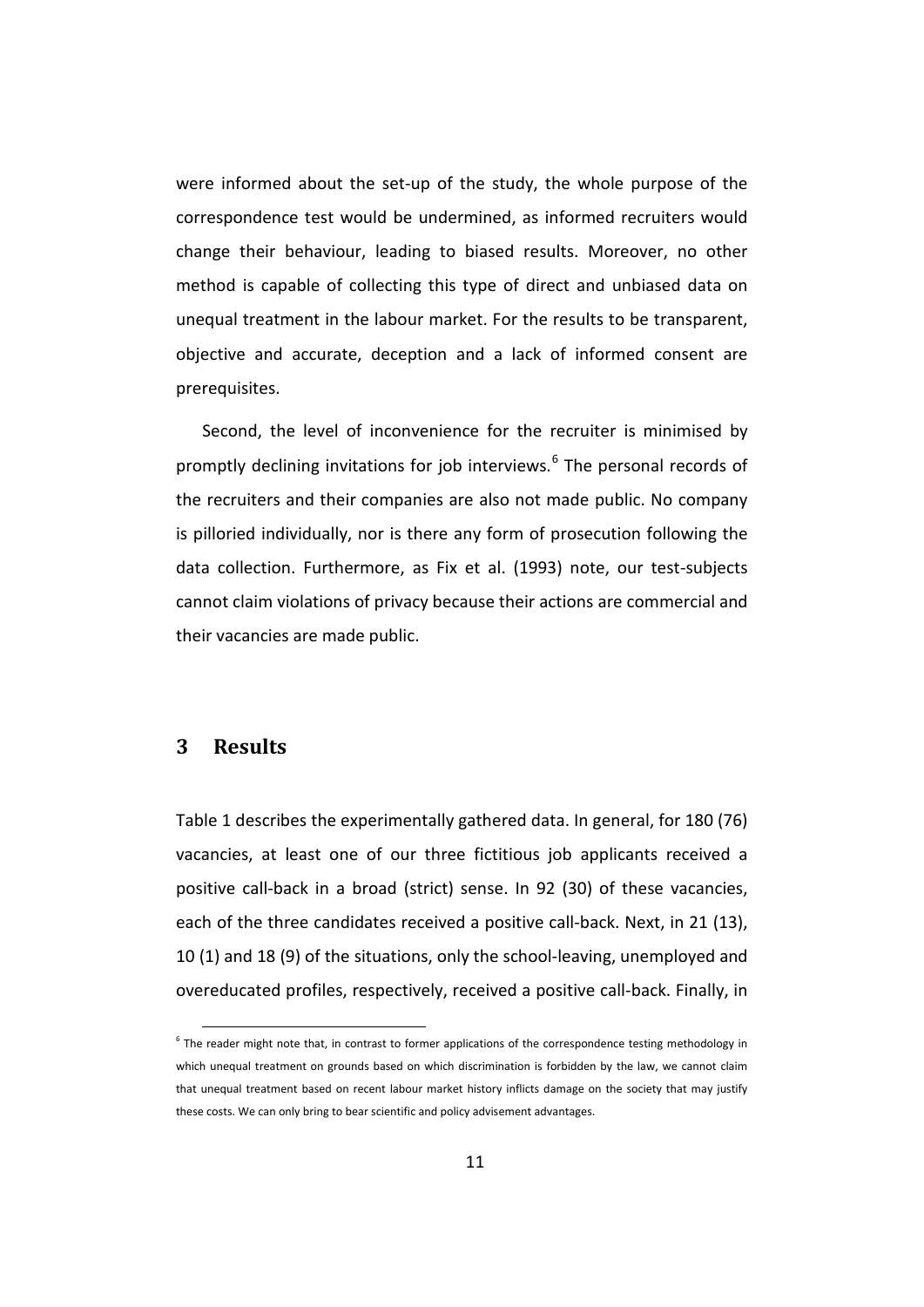13 (9) of the vacancies, there was positive call-back sensu lato (sensu stricto) for only the school-leaver and the unemployed, in 21 (10) vacancies only for the school-leaver and the overeducated and in 5 (4) vacancies only for the unemployed and the overeducated.

Based on these statistics, we can calculate the call-back rate, i.e., the average probability of receiving a positive call-back, for each profile based on former labour market experience. These statistics are presented in the second, third and fourth columns of Table 2. Overall, the probability of obtaining any positive reaction is, as outlined in Panel A, 27% for the school-leaver, $7$  22% for the (formerly) unemployed and 25% for the (formerly) overeducated. The interview invitation rate, on the other hand, is 12% for the school-leaver, 8% for the (formerly) unemployed and 10% for the (formerly) overeducated.

#### **TABLE 1 ABOUT HERE**

#### **TABLE 2 ABOUT HERE**

The aforementioned statistics suggest a preference for the schoolleaver over the overeducation profile over the unemployment profile. However, we cannot assess the significance of their differences in call-back chances based on these statistics. Therefore, we follow the literature by calculating two measures comparing call-back outcomes profile-by-profile: the positive call-back ratio, as outlined in the last three columns of Table 2,

 $7(92 + 21 + 13 + 21)/540 = 0.27$ .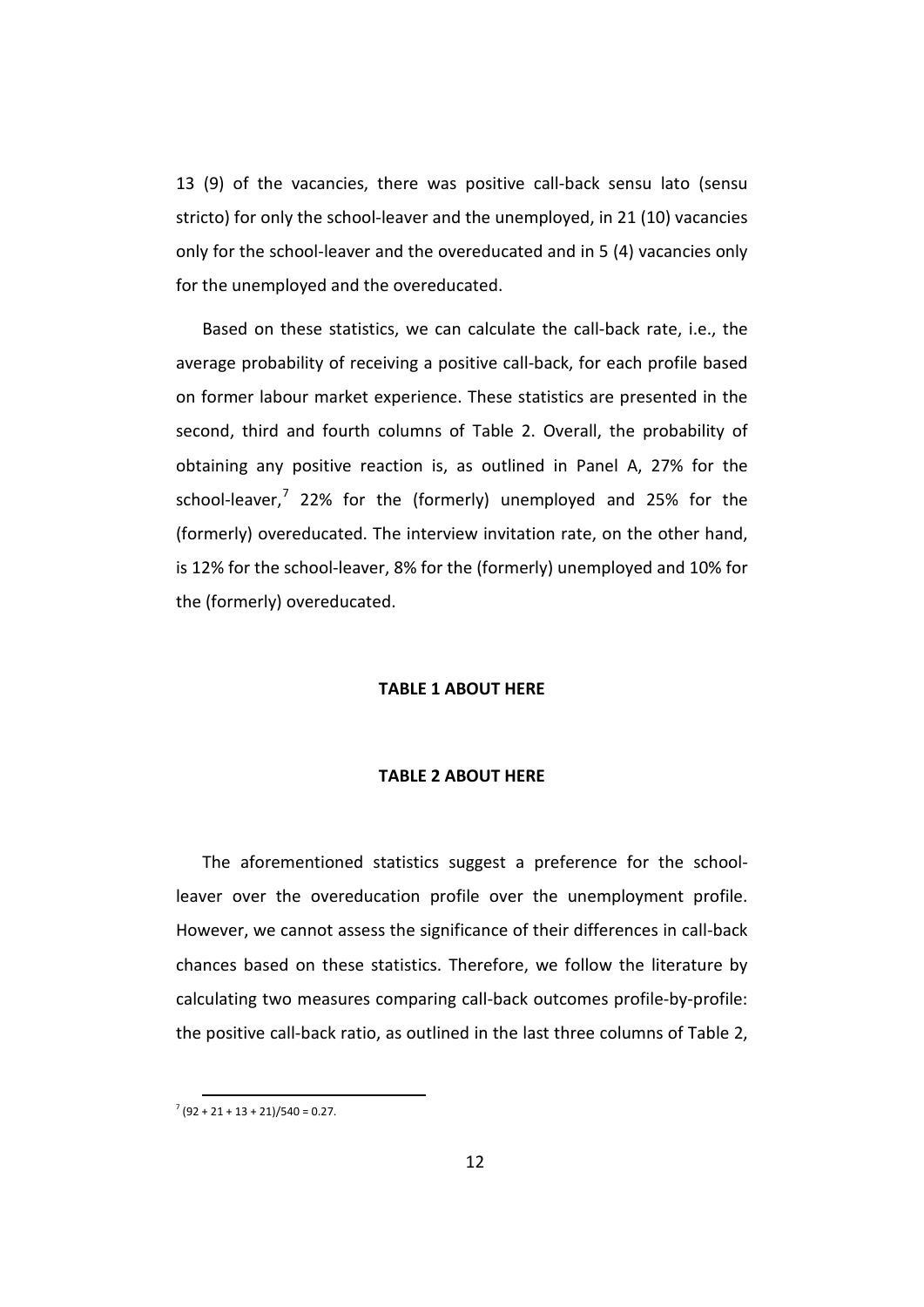and the net discrimination ratio, as presented in Table 3.

The positive call-back ratio between two profiles is calculated by dividing the call-back rate for a first profile by the corresponding call-back rate for a second profile. This ratio is 1.23 when comparing the call-back rates sensu lato for the school-leaver and the (formerly) unemployed. This means that the school-leaver received 23% more positive reactions from the employer side than the unemployed profile did. This ratio is significantly different from 1 at the 1% significance level. The corresponding ratio comparing the school-leaver and the (formerly) overeducated is 1.08. However, we cannot reject the null hypothesis that this ratio is different from 1. Finally, the positive call-back ratio, using the broad definition of positive call-back, is 0.88 when comparing the unemployed and overeducated profiles. This ratio is significantly different from 1 at the 5% significance level. This indicates that, within our experiment, the signal of former unemployment led to 12% less call-back than the signal of overeducation. Therefore, our overall results give statistically significant evidence for a preference by Flemish employers for our school-leaving and overeducated profiles over the unemployed profile. The positive call-back ratios using the strict definition of positive call-back lead to the same conclusion.

The net discrimination rate between two profiles is calculated in two steps. First, we reduce the number of applications for which the first profile (e.g., the school-leaver) received a positive call-back and the second profile (e.g., the unemployed) received none by the number of applications for which the reverse was true. Second, we divide the result of this calculation by the number of application pairs for which at least one of these two profiles received a positive call-back. The final result is a net measure of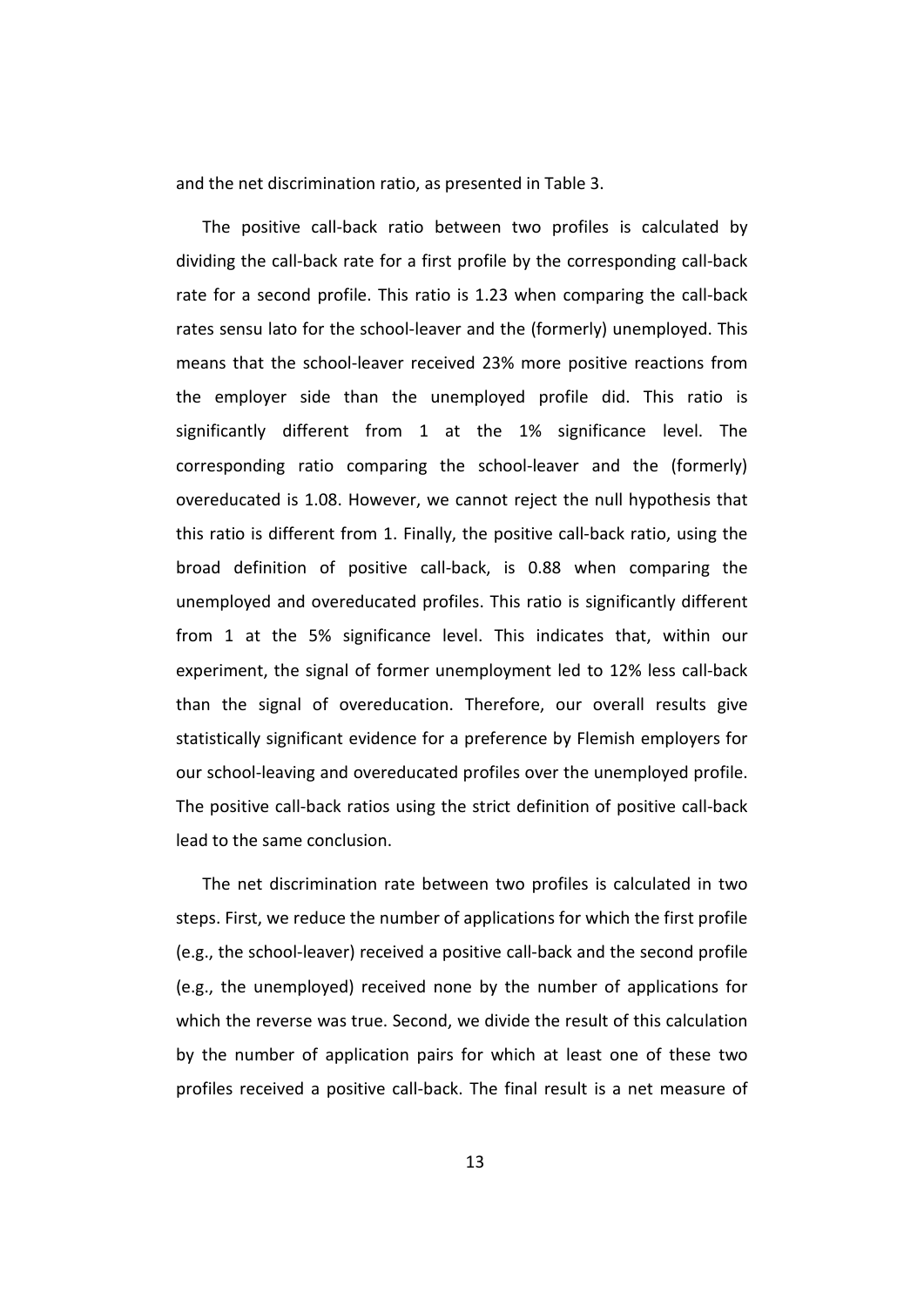the number of unfavourable unequal treatment acts that the latter applicant could expect to encounter per application for which at least one of the two profiles under investigation received a positive call-back. At the level of the total dataset, the net discrimination rates presented in Table 3 lead to exactly the same conclusions as the aforementioned positive callback ratios. The net discrimination ratios indicate a preference for the school-leaving and overeducated profiles over the profile with a longer unemployment experience regardless of whether the broad or strict definition of positive call-back is used.

#### **TABLE 3 ABOUT HERE**

If we break down both measures by the education level of the fictitious candidates (and ipso facto by the skill-level of the posted jobs), we see that the preference for the school-leaver over the (formerly) unemployed is apparent at all education levels. However, these measures are not significant for the moderately educated using the sensu stricto definition of positive call-back. This is because at least one of the moderately educated profiles obtained an invitation for a job interview for only nine vacancies. Second, the overall preference for (formerly) overeducated over unemployed is the most dramatic (and only significant after dividing the data by education level) among the highly educated holding a master's degree. Third, we obtain weakly significant evidence for a negative signal of overeducation (compared with school-leaving) among the moderately educated. A potential explanation for the stigma effect of overeducation for the moderately educated and its absence for the highly educated may be the difference in labour market conditions across these segments. As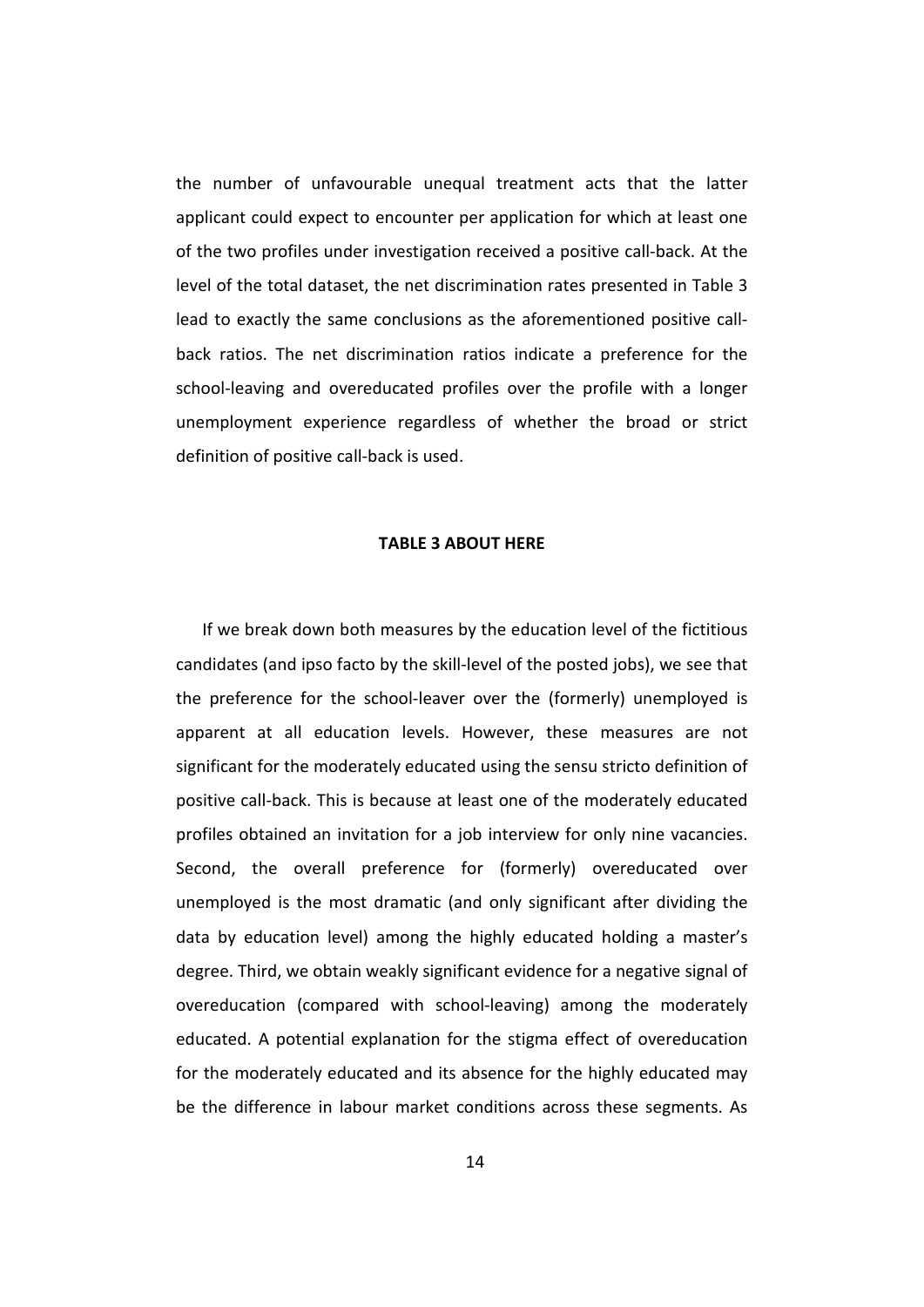shown in Table 2, the overall call-back rate for the moderately educated is substantially lower than that for the highly educated segments. This low demand for moderately educated individuals is consistent with evidence on job polarization in Belgium (Goos et al., 2009). Moreover, as shown in the literature (Baert et al., Forthcoming), ethnic discrimination is generally higher in segments with low demand. This is also likely the case for discrimination against job-seekers with experience as overeducated workers.

Subsequently, we break down the positive call-back ratios and net discrimination rates by the contract type mentioned in the vacancy. On one hand, we find that for vacancies offering a permanent contract, schoolleavers are preferred over both formerly unemployed and overeducated. Furthermore, for these vacancies, we cannot reject the null hypothesis that formerly unemployed and overeducated are treated equally. On the other hand, we obtain little significant evidence of unequal treatment in access to temporary positions. These differences in the stigma effect of overeducation may be explained by a need for stronger signals in the case of permanent contracts. Indeed, several theoretical contributions have shown that employers will be more likely to discriminate against bad employment histories when firing costs are higher (Canziani and Petrongolo, 2001; Kugler and Saint-Paul, 2004). Hiring a job-seeker with overeducation experience may thus be perceived as more risky for permanent contract jobs than for temporary ones.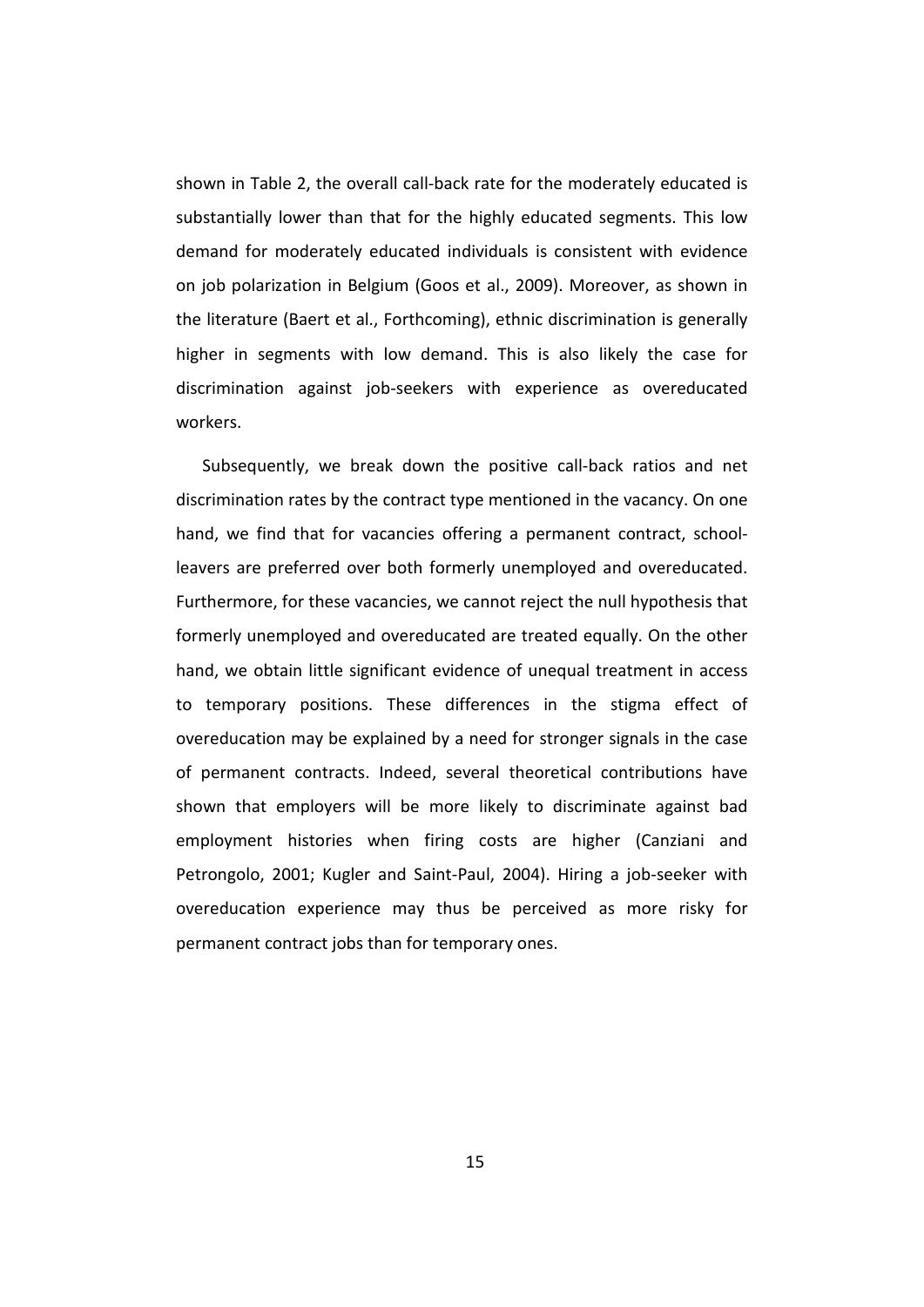## **4 Conclusion**

In this study, we reported on the design and the results of a field experiment in which we sent out job applications from fictitious candidates only differing by their recent labour market activity to real job openings in Belgium. We distinguished between (i) a profile who graduated just a few months before the application, (ii) a second profile who graduated one year earlier and had been unemployed since that time and (iii) a third profile who graduated at the same time as the second one but experienced overeducation in a job two levels below his education level following the Standard Occupation Classification of Statistics Netherlands (CBS, 2001).

Overall, we found that the probability of receiving a positive reaction from the employer side was approximately 27% for the school-leaver, 22% for the candidate with an unemployment experience and 25% for the candidate with an overeducation experience. First, the difference in callback rates between the school-leaver and the unemployed profile proved to be significant at the level of the total dataset and at the level of most of the subsamples defined by the education level of the candidate and the contract type of the vacancy. Second, the comparable difference between the school-leaver and the (formerly) overeducated was found to be significant when applying for vacancies offering a permanent contract but not for vacancies offering a temporary contract. Third, the difference in positive call-backs between the unemployed and overeducated profiles was significant at the level of the total dataset but lost it significance for many of the inspected subsamples. Furthermore, we find suggestive evidence for a positive relationship between the relative stigma effect of unemployment, compared with overeducation, and education level.

16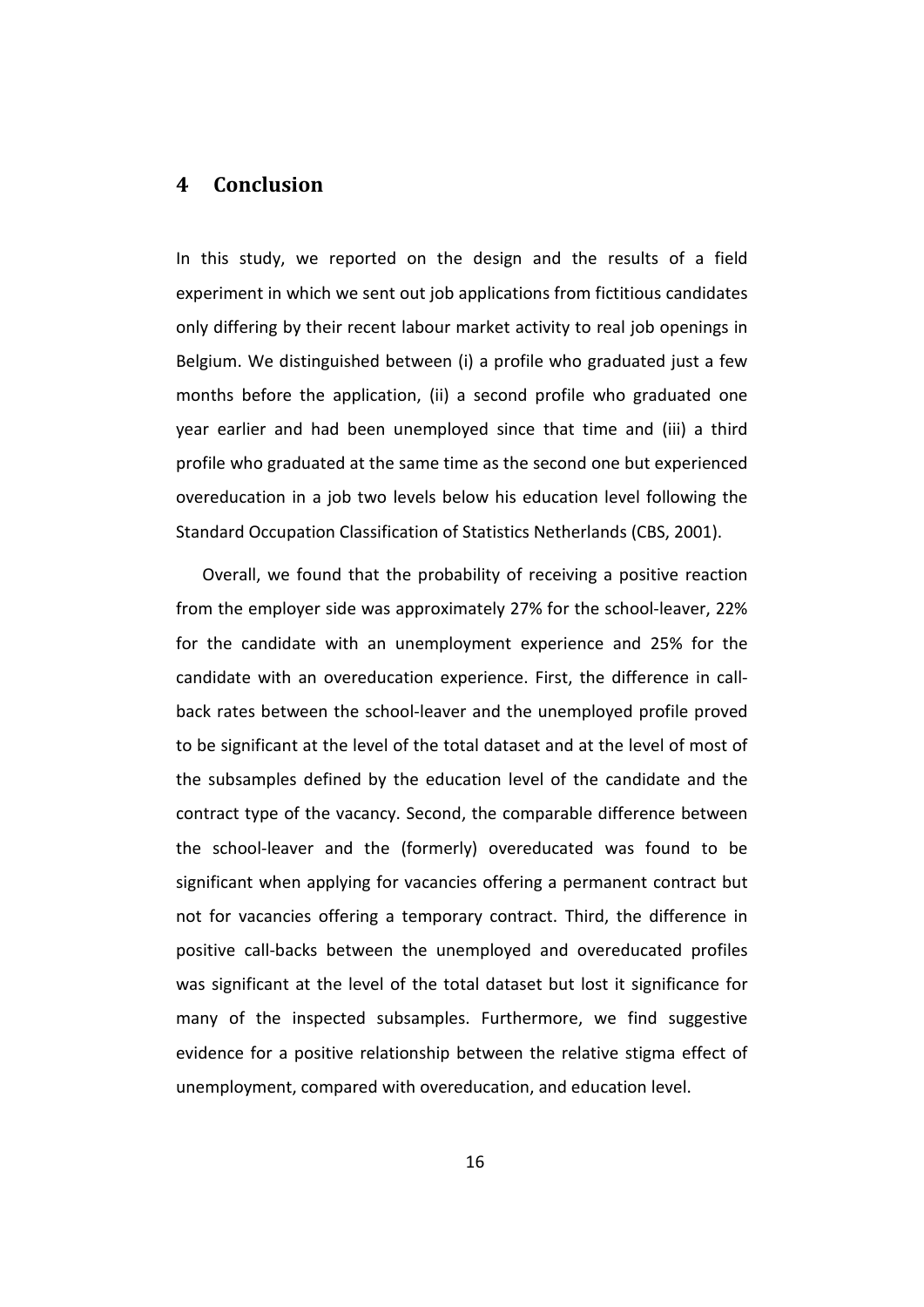Our study contributes to and synthesises the literature about unemployment signalling on one hand and overeducation signalling on the other hand. First, our results confirmed the unemployment stigma effect model of Vishwanath (1989) and thereby also those by Kroft et al. (2013). Second, we also found evidence for overeducation signalling, albeit only for jobs with a permanent contract. Finally, as a main conclusion, we noted that, overall, the probability of later employment is more negatively affected by unemployment than by overeducation.

From a policy perspective, our results favour the fast activation of unemployed youth. Thus, they contrast with those of Baert et al. (2013), who showed that accepting an overeducated position prolongs the transition to an adequate job. Based on their results, these authors argue that policy-makers should take care not to provide incentives to young unemployed graduates to accept any job too early in the unemployment period because this may induce persistent overeducation. However, their results do not distinguish between stigma effects as a source of overeducation persistence and other suggested (supply-side) sources in the literature, such as habituation or reduced job search. Our study suggests that accepting lower-level jobs with low risks of habituation and reduced job search, such as short-term and part-time jobs, should not be problematic.

In this study, we focussed on the relative signalling effects of recent unemployment and overeducation on hiring chances, i.e., their relative signalling effects in the short term. One might expect that these effects decrease rapidly in magnitude in the mid- and long term. In addition, we focussed on the hiring chances of relatively severely overeducated workers. As predicted by the career mobility model of Sicherman and Galor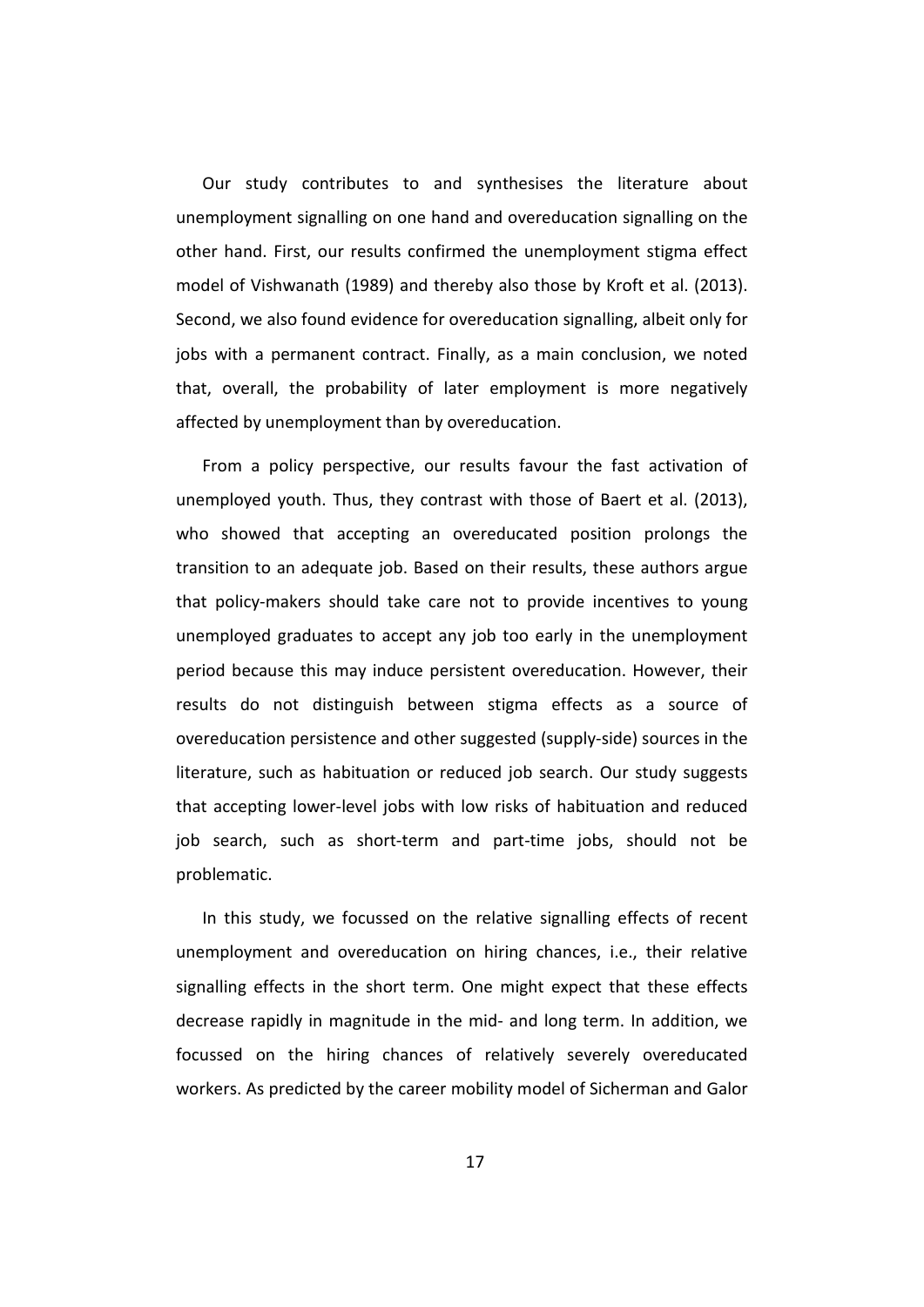(1990), we expect the hiring chances of overeducated workers with more relevant work experience to be even less negatively affected. Testing whether these hypotheses can be confirmed would be a productive direction for future research.

**Authorisation**: The present research was reviewed and approved by the Ethical Affairs Committee of the Faculty of Economics and Business Administration of Ghent University.

**Acknowledgements**: We thank Tine Baert, Pieter-Jan Devriese and Veerle Vallez for their excellent research assistance.

# **References**

Arulampalam, W. (2001): Is Unemployment Really Scarring? Effects of Unemployment Experiences on Wages. *Economic Journal*, 111, 585–606.

Baert, S., Cockx, B., Gheyle, N., Vandamme, C. (Forthcoming): Is there Less Discrimination in Occupations where Recruitment is Difficult? *Industrial and Labor Relations Review*.

Baert, S., Cockx, B., Verhaest, D. (2013): Overeducation at the Start of the Career: Stepping Stone or Trap? *Labour Economics*, 25, 123–140.

Bertrand, M., Mullainathan, S. (2004): Are Emily and Greg more employable than Lakisha and Jamal? A field experiment on labor market discrimination. *American Economic Review*, 94, 991–1013.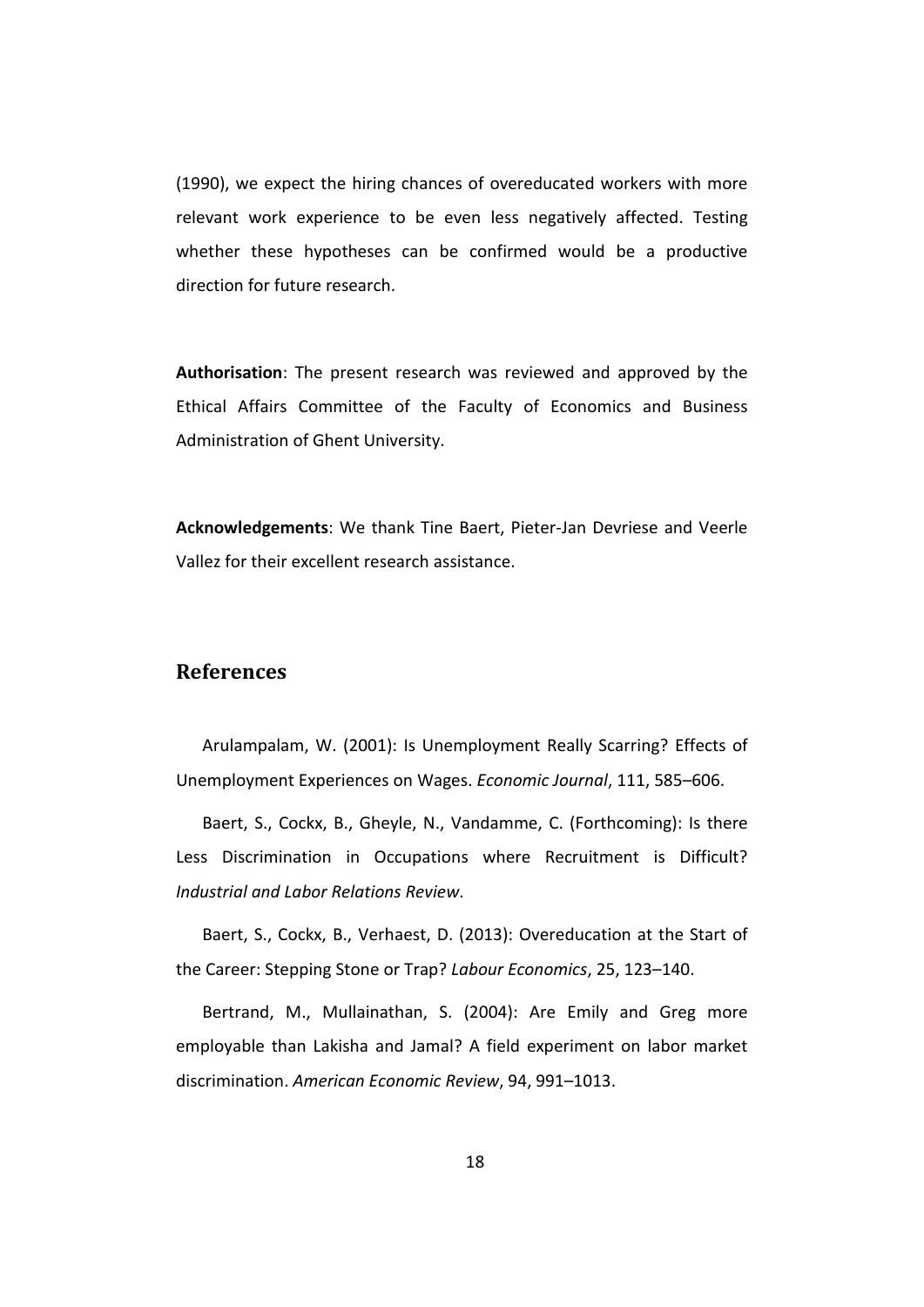Canziani, P., Petrongolo, B. (2001): Firing Costs and Stigma: A Theoretical Analysis and Evidence from Microdata. *European Economic Review*, 45, 1877–1906.

CBS, 2001. *Standaard Beroepenclassificatie 1992 - Editie 2001*. Heerlen/Voorburg: Central Bureau of Statistics.

Cédiey, E., Foroni, F., Garner, H. (2008): Discrimination à l'embauche fondée sur l'origine à l'encontre des jeunes français(e)s peu qualifié(e)s. *Dares Premières Infos Premières Synthèses*, 06.3.

Cockx, B., Picchio, M. (2013): Scarring effects of remaining unemployed for long-term unemployed school-leavers. *Journal of the Royal Statistical Society Series A – Statistics in Society*, 176, 951–980.

Dolton, P., Silles, M. (2003): The Determinants and Consequences of Graduate Overeducation. In Buchel, F., de Grip, A., Mertens, A. (Eds.): *Overeducation in Europe: Current Issues in Theory and Policy*. Cheltenham: Edward Elgar.

Fix, M., Galster, G., Struyk, R. (1993): *An overview of auditing for discrimination*. Washington: Urban Institute Press.

Goos, M., Manning, A., Salomons, A. (2009): Job polarization in Europe. *American Economic Review*, 99, 58–63.

Gregg, P., Tominey, E. (2005): The wage scar from male youth unemployment. *Labour Economics*, 12, 487–509.

Kletzer, L., Fairlie, R. W. (2003): The long-term costs of job displacement for young adult workers. *Industrial and Labor Relations Review*, 56, 682– 698.

Kroft, K., Lange, F., Notowidigdo, M. J. (2013): Duration Dependence and Labor Market Conditions: Evidence from a Field Experiment. *Quarterly*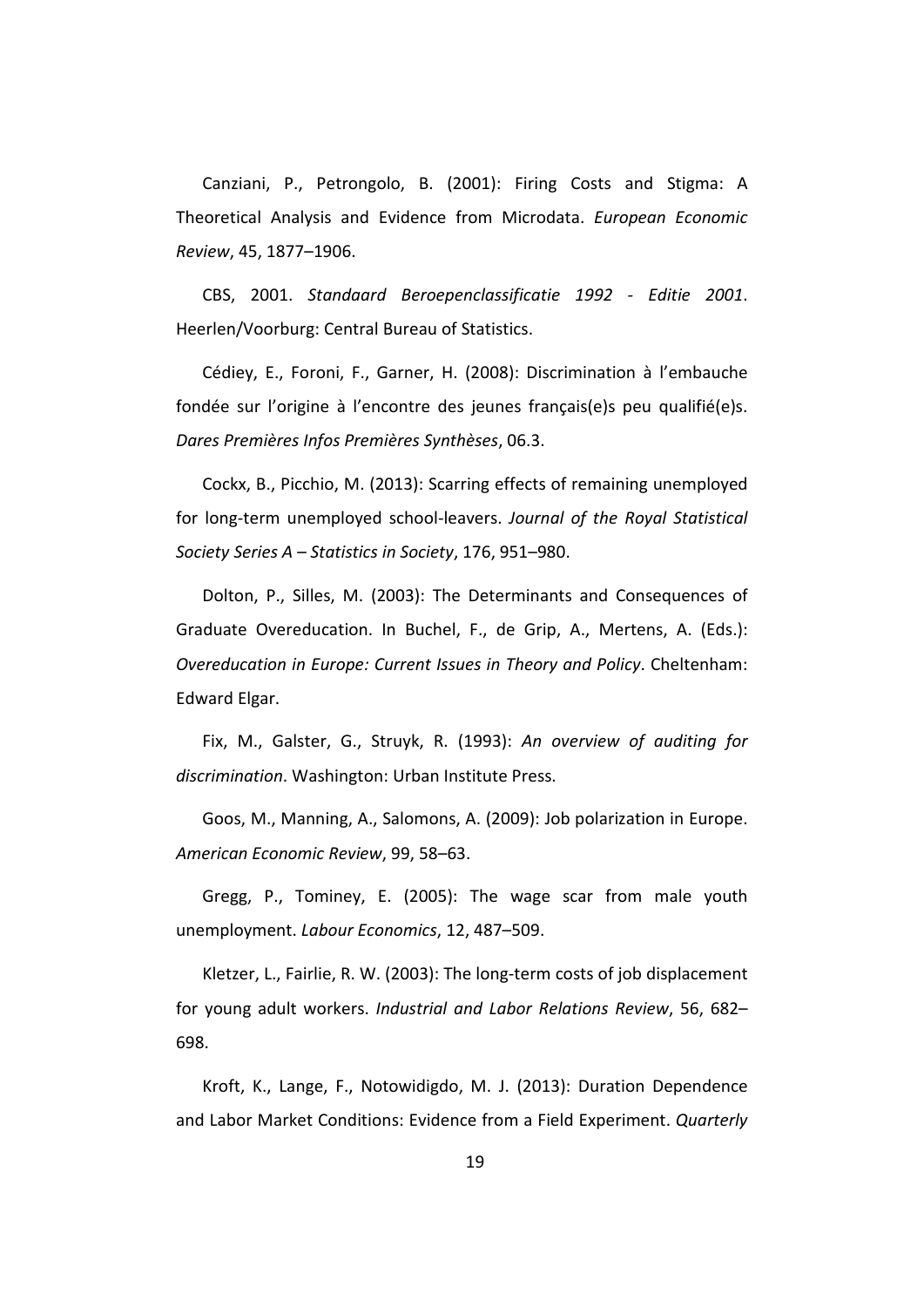*Journal of Economics*, 128, 1123–1167.

Kugler, A. D., Saint-Paul, G. (2004): How do firing costs affect worker flows in a world with adverse selection? *Journal of Labor Economics*, 22, 553–584.

Luijkx, R., Wolbers, M. (2009): The effects of non-employment in early work-life on subsequent employment chances of individuals in the Netherlands. *European Sociological Review*, 25, 647–660.

Ma, C. A., Weiss, A. M. (1993): A signaling theory of unemployment. *European Economic Review*, 37, 135–157.

McCormick, B. (1990): A Theory of Signalling During Job Search, Employment Efficiency, and "Stigmatised" Jobs. *Review of Economic Studies*, 57, 299–313.

McGuinness, S. (2006): Overeducation in the labour market. *Journal of Economic Surveys*, 20, 387–418.

Pager, D. (2007): The use of field experiments for studies of employment discrimination: Contributions, critiques, and directions for the future. *Annals of the American Academy of Political and Social Science*, 609, 104–133.

Riach, P. A., Rich, J. (2002): Field Experiments of Discrimination in the Market Place. *Economic Journal*, 112, 480–518.

Riach, P. A., Rich, J. (2004): Deceptive Field Experiments of Discrimination: Are They Ethical? *Kyklos*, 57, 457–470.

Sicherman, N., Galor, O. (1990): A theory of career mobility. *Journal of Political Economy*, 98, 169–192.

Verhaest, D., Omey, E. (2003): Overeducation in the transition from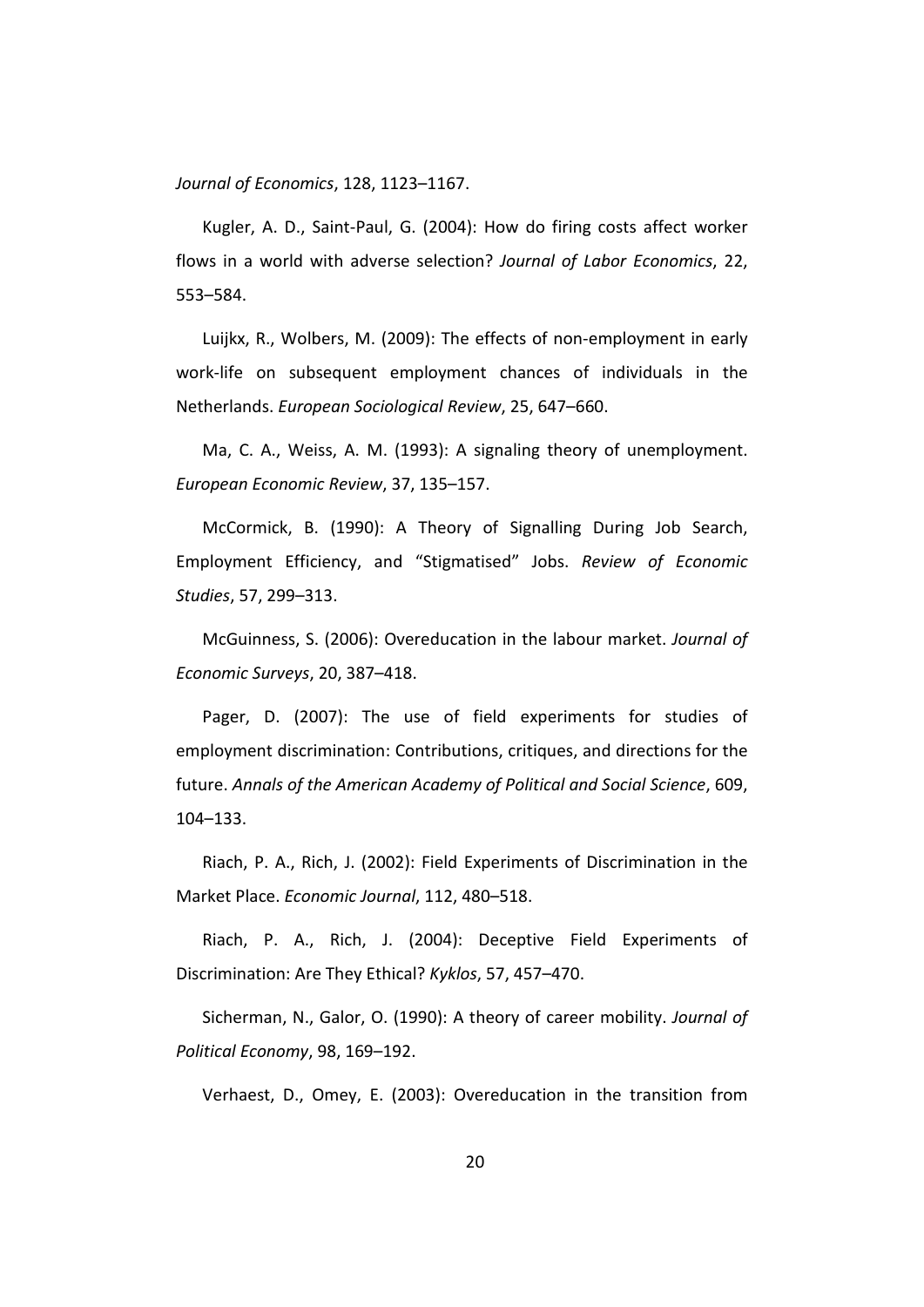school to work: the case of Flanders. *The Netherlands' Journal of Social Sciences*, 39, 202–226.

Vishwanath, T. (1989): Job Search, Stigma Effect, and Escape Rate from Unemployment. *Journal of Labor Economics*, 7, 487–502.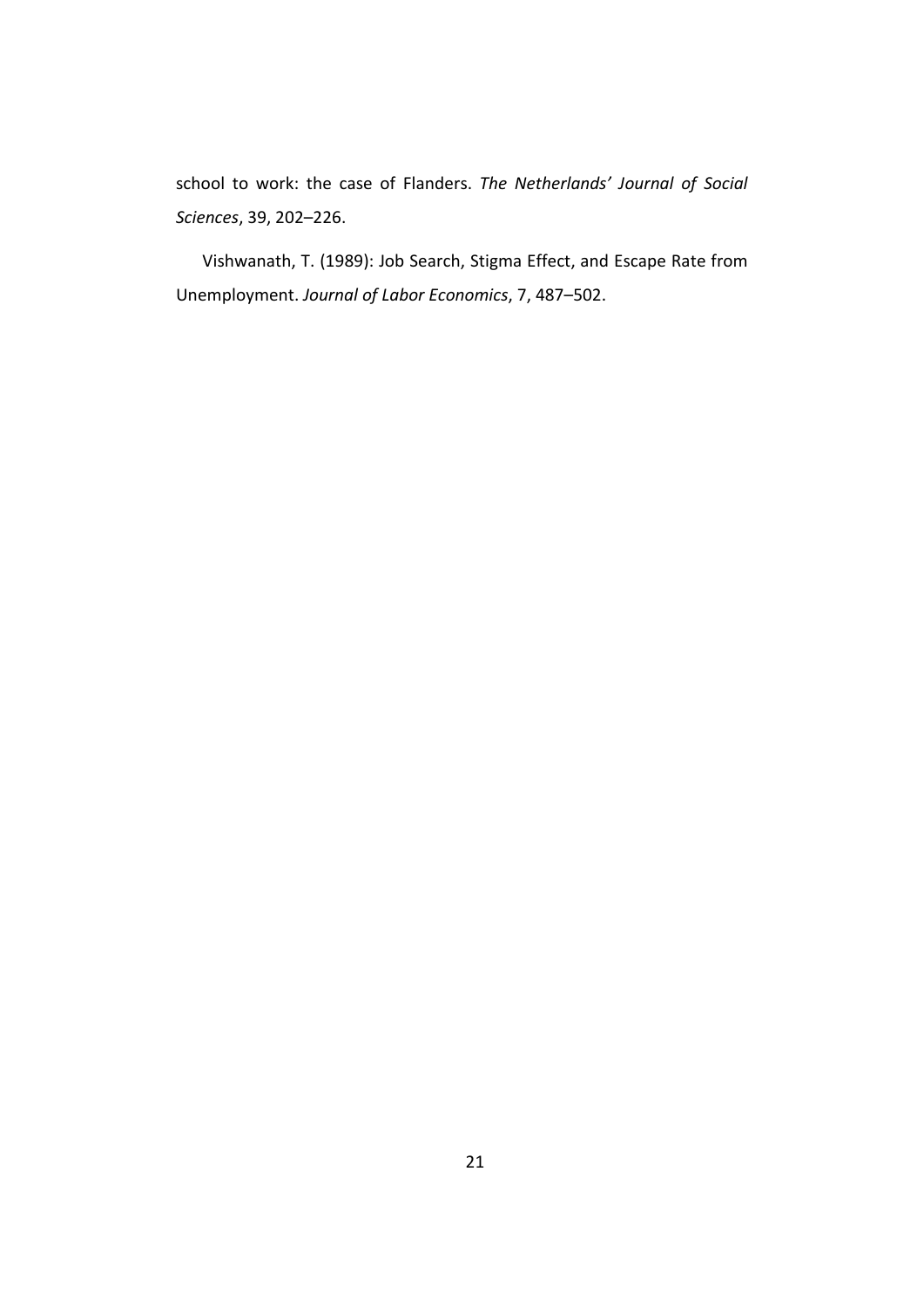

# **Figure 1 – Trajectories of the Fictitious Job Applicants**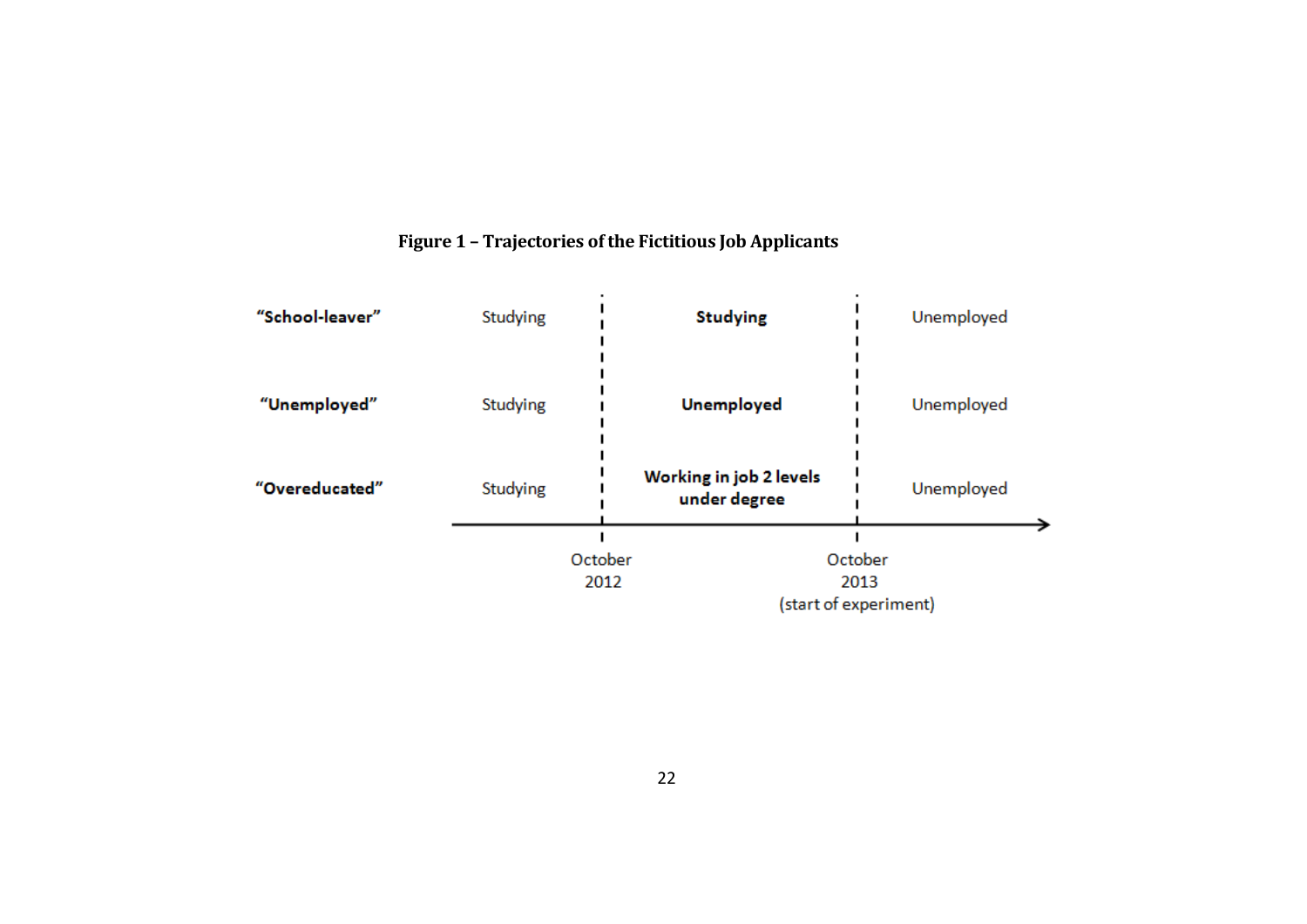| Applications                                                        | Number of<br>vacancies | None of the<br>three<br>candidates<br>positive<br>callback | Each of the<br>three<br>candidates<br>positive<br>callback | Only the<br>school-<br>leaver<br>positive<br>callback | Only<br>unemployed<br>positive<br>callback | Only<br>overeducated<br>positive<br>callback | Only school-<br>leaver and<br>unemployed<br>positive<br>callback | Only school-<br>leaver and<br>overeducated<br>positive<br>callback | Only<br>unemployed<br>and<br>overeducated<br>positive<br>callback |
|---------------------------------------------------------------------|------------------------|------------------------------------------------------------|------------------------------------------------------------|-------------------------------------------------------|--------------------------------------------|----------------------------------------------|------------------------------------------------------------------|--------------------------------------------------------------------|-------------------------------------------------------------------|
| A. Positive call-back sensu lato: any positive reaction             |                        |                                                            |                                                            |                                                       |                                            |                                              |                                                                  |                                                                    |                                                                   |
| All vacancies                                                       | 540                    | 360                                                        | 92                                                         | 21                                                    | 10                                         | 18                                           | 13                                                               | 21                                                                 | 5                                                                 |
| Classified by education level of the candidate                      |                        |                                                            |                                                            |                                                       |                                            |                                              |                                                                  |                                                                    |                                                                   |
| Moderately educated                                                 | 144                    | 124                                                        | 6                                                          | 5                                                     | $\overline{2}$                             | $\overline{2}$                               | $\overline{2}$                                                   | 3                                                                  | 0                                                                 |
| Highly educated: Bachelor                                           | 252                    | 150                                                        | 55                                                         | 7                                                     | 6                                          | 7                                            | 8                                                                | 14                                                                 | 5                                                                 |
| Highly educated: Master                                             | 144                    | 86                                                         | 31                                                         | 9                                                     | $\overline{2}$                             | 9                                            | 3                                                                | $\overline{4}$                                                     | 0                                                                 |
| Classified by contract type mentioned in the vacancy                |                        |                                                            |                                                            |                                                       |                                            |                                              |                                                                  |                                                                    |                                                                   |
| Permanent                                                           | 447                    | 307                                                        | 71                                                         | 18                                                    | 9                                          | 11                                           | 10                                                               | 17                                                                 |                                                                   |
| Temporary                                                           | 93                     | 53                                                         | 21                                                         | 3                                                     | $\mathbf{1}$                               | 7                                            | 3                                                                | 4                                                                  | 1                                                                 |
| B. Positive call-back sensu stricto: invitation for a job interview |                        |                                                            |                                                            |                                                       |                                            |                                              |                                                                  |                                                                    |                                                                   |
| All vacancies                                                       | 540                    | 464                                                        | 30                                                         | 13                                                    | 1                                          | 9                                            | 9                                                                | 10                                                                 | 4                                                                 |
| Classified by education level of the candidate                      |                        |                                                            |                                                            |                                                       |                                            |                                              |                                                                  |                                                                    |                                                                   |
| Moderately educated                                                 | 144                    | 135                                                        | 2                                                          | 3                                                     | $\mathbf{1}$                               | 2                                            | 1                                                                | 0                                                                  | 0                                                                 |
| Highly educated: Bachelor                                           | 252                    | 204                                                        | 20                                                         | 6                                                     | 0                                          | 4                                            | 7                                                                | 7                                                                  |                                                                   |
| Highly educated: Master                                             | 144                    | 125                                                        | 8                                                          | 4                                                     | 0                                          | 3                                            | $\mathbf{1}$                                                     | 3                                                                  | 0                                                                 |
| Classified by contract type mentioned in the vacancy                |                        |                                                            |                                                            |                                                       |                                            |                                              |                                                                  |                                                                    |                                                                   |
| Permanent                                                           | 447                    | 393                                                        | 17                                                         | 11                                                    | 0                                          | 5                                            | 9                                                                | 9                                                                  | 3                                                                 |
| Temporary                                                           | 93                     | 71                                                         | 13                                                         | $\overline{2}$                                        | $\mathbf{1}$                               | 4                                            | 0                                                                | 1                                                                  | 1                                                                 |

# **Table 1 – Probability of Positive Call-back by Labour Market History: Descriptive statistics**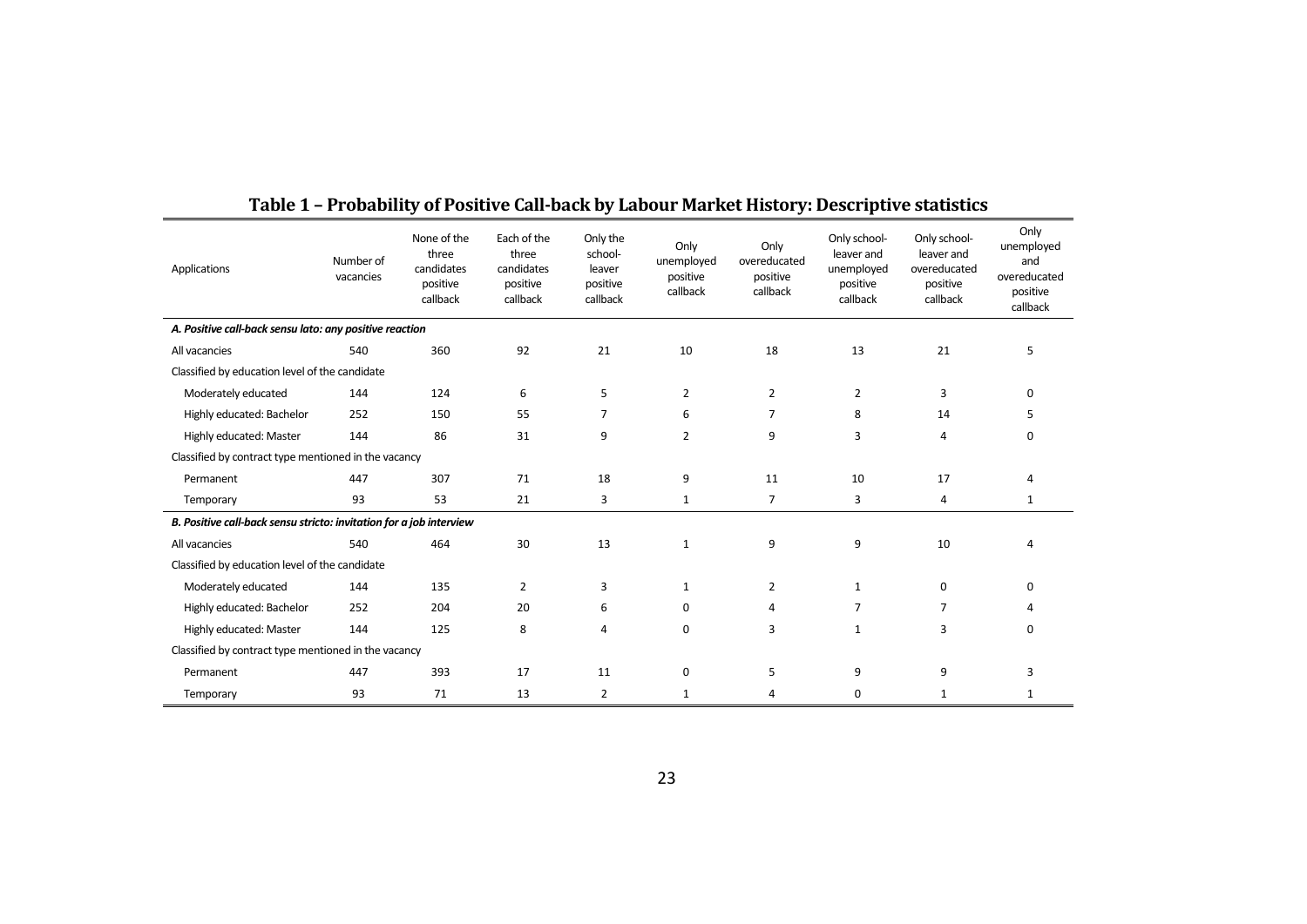| Applications                                                        | Positive call-<br>back rate<br>school-leaver | Positive call-<br>back rate<br>unemployed | Positive call-<br>back rate<br>overeducated | Positive call-back ratio<br>school-leaver/unemployed | Positive call-back ratio<br>school-leaver/overeducated | Positive call-back ratio<br>unemployed/overeducated |  |
|---------------------------------------------------------------------|----------------------------------------------|-------------------------------------------|---------------------------------------------|------------------------------------------------------|--------------------------------------------------------|-----------------------------------------------------|--|
| A. Positive call-back sensu lato: any positive reaction             |                                              |                                           |                                             |                                                      |                                                        |                                                     |  |
| All vacancies                                                       | 0.272                                        | 0.222                                     | 0.252                                       | $1.225***$ [3.616]                                   | 1.081 [1.459]                                          | $0.882**$ [2.038]                                   |  |
| Classified by education level of the candidate                      |                                              |                                           |                                             |                                                      |                                                        |                                                     |  |
| Moderately educated                                                 | 0.111                                        | 0.069                                     | 0.076                                       | $1.600*$ [1.915]                                     | $1.455*$ [1.677]                                       | $0.909$ [0.332]                                     |  |
| Highly educated: Bachelor                                           | 0.333                                        | 0.294                                     | 0.321                                       | $1.135*$ [1.775]                                     | 1.037 [0.577]                                          | $0.914$ [1.184]                                     |  |
| Highly educated: Master                                             | 0.326                                        | 0.250                                     | 0.306                                       | $1.306***$ [2.913]                                   | 1.068 [0.653]                                          | $0.818*$ [1.903]                                    |  |
| Classified by contract type mentioned in the vacancy                |                                              |                                           |                                             |                                                      |                                                        |                                                     |  |
| Permanent                                                           | 0.260                                        | 0.210                                     | 0.230                                       | 1.234*** [3.208]                                     | 1.126** [1.989]                                        | $0.913$ [1.314]                                     |  |
| Temporary                                                           | 0.333                                        | 0.280                                     | 0.355                                       | $1.192*$ [1.683]                                     | $0.939$ [0.533]                                        | $0.788*$ [1.830]                                    |  |
| B. Positive call-back sensu stricto: invitation for a job interview |                                              |                                           |                                             |                                                      |                                                        |                                                     |  |
| All vacancies                                                       | 0.115                                        | 0.081                                     | 0.098                                       | 1.409*** [3.436]                                     | 1.170 [1.523]                                          | $0.830*$ [1.674]                                    |  |
| Classified by education level of the candidate                      |                                              |                                           |                                             |                                                      |                                                        |                                                     |  |
| Moderately educated                                                 | 0.042                                        | 0.028                                     | 0.028                                       | 1.500 [1.000]                                        | 1.500 [0.816]                                          | 1.000 [0.000]                                       |  |
| Highly educated: Bachelor                                           | 0.159                                        | 0.123                                     | 0.139                                       | 1.290** [2.199]                                      | 1.143 [1.092]                                          | $0.886$ [0.943]                                     |  |
| Highly educated: Master                                             | 0.111                                        | 0.063                                     | 0.097                                       | 1.778*** [2.703]                                     | 1.143 [0.706]                                          | $0.643*$ [1.907]                                    |  |
| Classified by contract type mentioned in the vacancy                |                                              |                                           |                                             |                                                      |                                                        |                                                     |  |
| Permanent                                                           | 0.103                                        | 0.065                                     | 0.076                                       | 1.586*** [3.592]                                     | $1.353**$ [2.278]                                      | $0.853$ [1.043]                                     |  |
| Temporary                                                           | 0.172                                        | 0.161                                     | 0.204                                       | 1.067 [0.445]                                        | $0.842$ [1.136]                                        | $0.789$ [1.648]                                     |  |

## **Table 2 – Probability of Positive Call-back by Labour Market History: Call-back Rates and Call-back Ratios**

The positive call-back ratio is calculated by dividing the call-back rate for a first group of candidates by the corresponding call-back rate for a second group of candidates. The ttest for the positive call-back ratio tests the null hypothesis that the probability of a positive answer is the same for candidates from both groups. Standard errors are corrected for clustering at the vacancy level. \*\*\* (\*\*) ((\*)) indicates significance at the 1% (5%) ((10%)) significance level. t-statistics are bracketed.